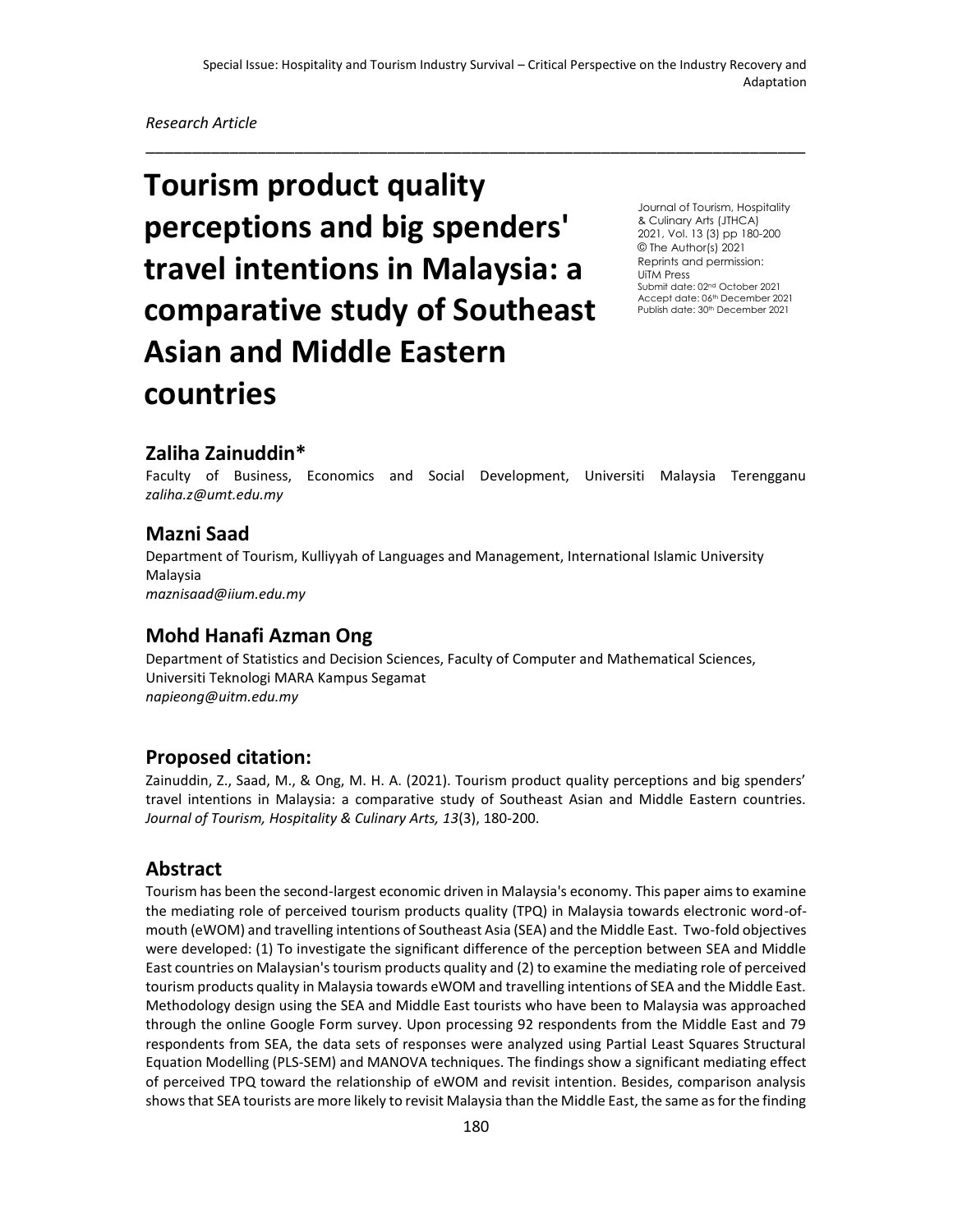of eWOM and perceived TPQ. TPQ has a mediating impact on eWOM and revisits intention for both markets. The findings of this study are expected would positively affect stakeholders, especially the State Tourism, Tourism Board, and tourism industry players.

#### **Keywords:**

*eWOM, Tourism Product Quality, Big Spender Tourists, Southeast Asia, Middle East*

## **1 Introduction**

This study aims to investigate a role of tourism product quality (TPQ) among the international markets, particularly the Southeast Asia (SEA) and the Middle East. These two regions are recognized as big spenders for the inbound tourism. Tourism is widely recognized as a significant growth industry in all countries and a leading source of wealth formation, livelihood, and income. Over the years, the tourism industry has experienced exponential growth and diversification, and it has emerged as one of the world's fastest emerging economic areas (Abbasi et al., 2021) in terms of gross domestic product (GDP) and employment (Sharif et al., 2020). Therefore, the tourism industry plays a vital economic role in generating income for the country because it generates income for particular places and will contribute to the economic development of the country, producing substantial foreign exchange earnings and job opportunities (Karim & Haque, 2020). Somehow, tourism in the modern era is linked to development and includes increasing new destinations (Abbasi et al., 2021). Malaysia is situated in Southeast Asia (SEA). We can enjoy a year-round tropical climate, unique and diverse natural and cultural landscape through this geographical location. Moreover, Malaysia is home to the oldest tropical rainforest, the most crucial cave chamber, pristine beaches, rich culture and history, well-preserved heritage, and multi-ethnic and multicultural people friendly and helpful (Yap et al., 2018). As a result, the government puts some effort to utilize and preserve the sources by promoting Malaysia. Malaysia is now known as one of the most popular tourist destinations in the Southeast Asian Nations region (Al-Mulali et al., 2020). Malaysia's tourism industry is the second largest contributor to the national economy, trailing only the manufacturing sector (Ahn & Kwon, 2020).

Furthermore, the government has taken serious steps to further bolster tourism in a bid to diversify its economy by focusing more on high-class cultural destinations and building the country's identity concerning art, culture, hotels, restaurants, transports, entertainment organizations and so on (Islam et al., 2020). The increasing numbers of tourists are because of the excellent facilities provided by the tourism sector (Karim & Haque, 2020). As a result, it is vital for tourism and hospitality management to ensure tourists' overall travel experience of accommodation and seek long-term relationships with customers instead of adopting a short-term. This is underlying in relationship marketing theory, which focuses on building and maintaining relationships between an organization and its external actors, with customers. This will subsequently facilitate customer loyalty (Tajeddini et al., 2021)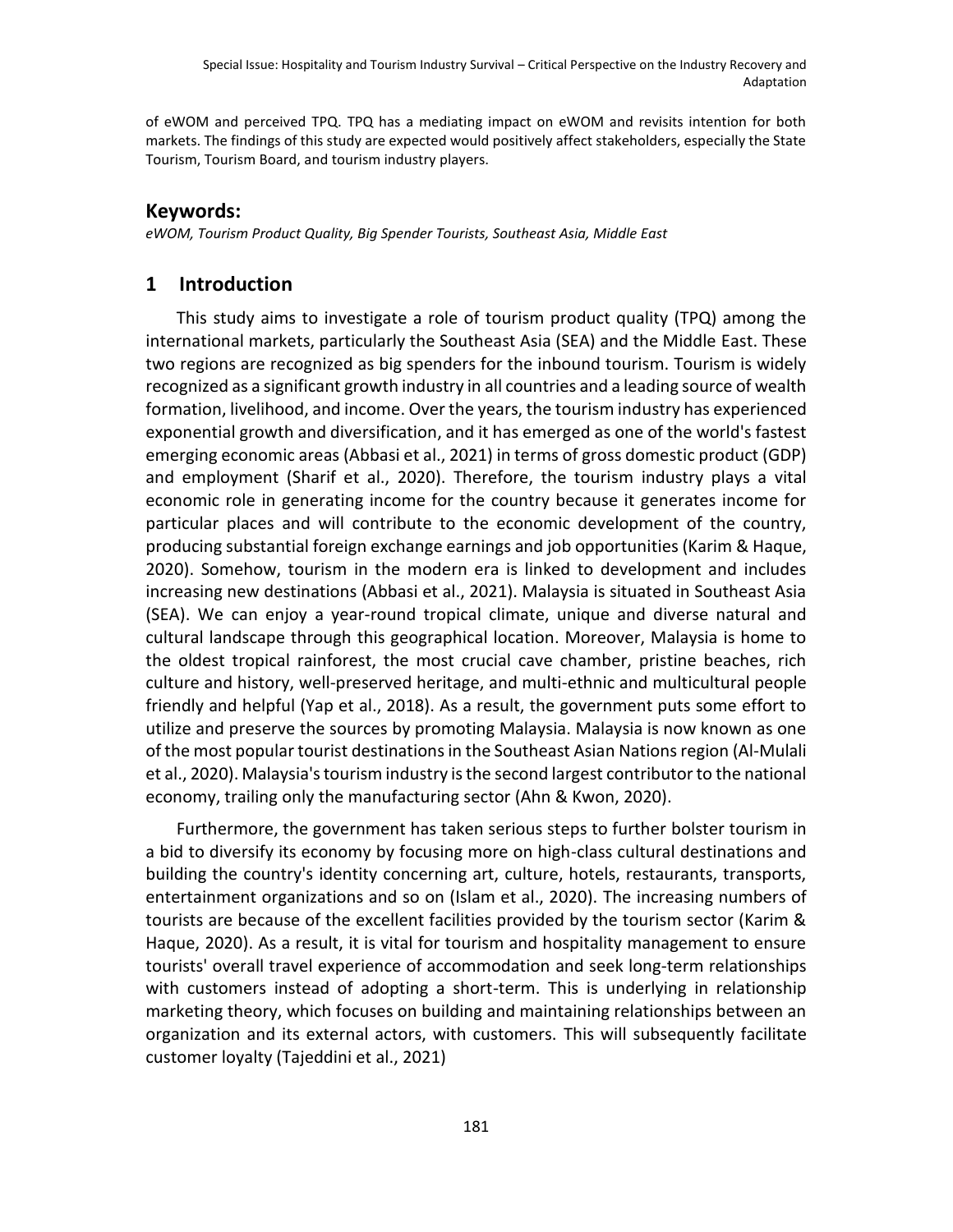This study examines the international tourists revisit intention based on TPQ by using the theory of planned behavior (TPB) to fill substantial knowledge gaps in contemporary hospitality literature. TPB explains and predicts human behavior in many studies. For example, the theory explained Airbnb and hotel accommodation consumers (Tajeddini et al., 2021) and home-based accommodation consumers (Erul et al., 2020). It was also demonstrated in studies such as pro-environmental behavior (green hotel) (Nimri et al., 2020; Yarimoglu & Gunay, 2020; Yeh et al., 2021) and food and beverage sectors (Chan & Hon, 2020), and explained residents' behavioral intentions that support tourism development (Erul et al., 2020). TPB was a versatile tool for understanding tourists' behavioral intention to understand better the psychological factors that directly or indirectly influence tourist loyalty (Tajeddini et al., 2021) in Laguna Redang Island Resort. Therefore, the factors of behavioral intention of tourists that lead to customer loyalty in the tourism industry are theoretically grounded in TPB. This will be discussed more throughout this case of study.

#### **1.1 Research Problems**

Inbound tourism in Malaysia is facing Malaysia s tourism sector witnessed a decline in tourist flows due to different factors. For example, the number SEA visitors to Malaysia from Jan till December, 2018 compared to 2019 decreased by -1.3%, stated by Tourism Malaysia. (2020). Malaysia Tourism Statistics in Brief retrieved from http://www.tourism.gov.my/statistics The number of tourists continued to drop to - 20.1% for Middle East tourist to Malaysia 2018 showed 315,733 compared 2019 stated 309,224) These statistics pointed out that a study will certainly will be an assistance to gain back these market and problems on revisit intention, or eWOM). About what are the perceptions of SEA and Middle Easts towards perceived TPQ. All these will justify our Research Question at end of this section.

This problem is particularly important as Malaysia registered a total of 4,332,722 international tourist arrivals in 2020, down 83.4% as compared to 26,100,784 recorded in 2019. Malaysia is not alone in registering negative growth in the number of tourist arrivals. According to the World Tourism Organization (UNWTO), Asia and the Pacific recorded a 64% decrease in arrivals. Malaysia's neighboring ASEAN countries also saw a significant decline in the number of tourists, including Thailand (-83.2%), Singapore (- 85.7%), Vietnam (-78.7%), and Indonesia (-75%), according to the data from the Pacific Asia Travel Association (PATA) and National Tourism Organization (NTO). Malaysia's tourist receipts plunged by 85.3% from RM86.14 billion in 2019 to RM12.69 billion in 2020, with the average per capita expenditure recorded a total of RM2,928, a decline of 11.3% from RM3,300 in 2019. Negative growth had been observed for tourists from every market, namely short-haul market (-83.5%), medium-haul market (-84.7%), and long-haul market (-79.7%). The massive drop in international tourist arrivals is attributed to the closure of Malaysian borders since 18 March 2020 due to the spread of the COVID-19 pandemic.

ASEAN countries or the short-haul market remains Malaysia's top contributor with a 68.1% share of tourist arrivals (2,949,363), followed by the medium-haul market with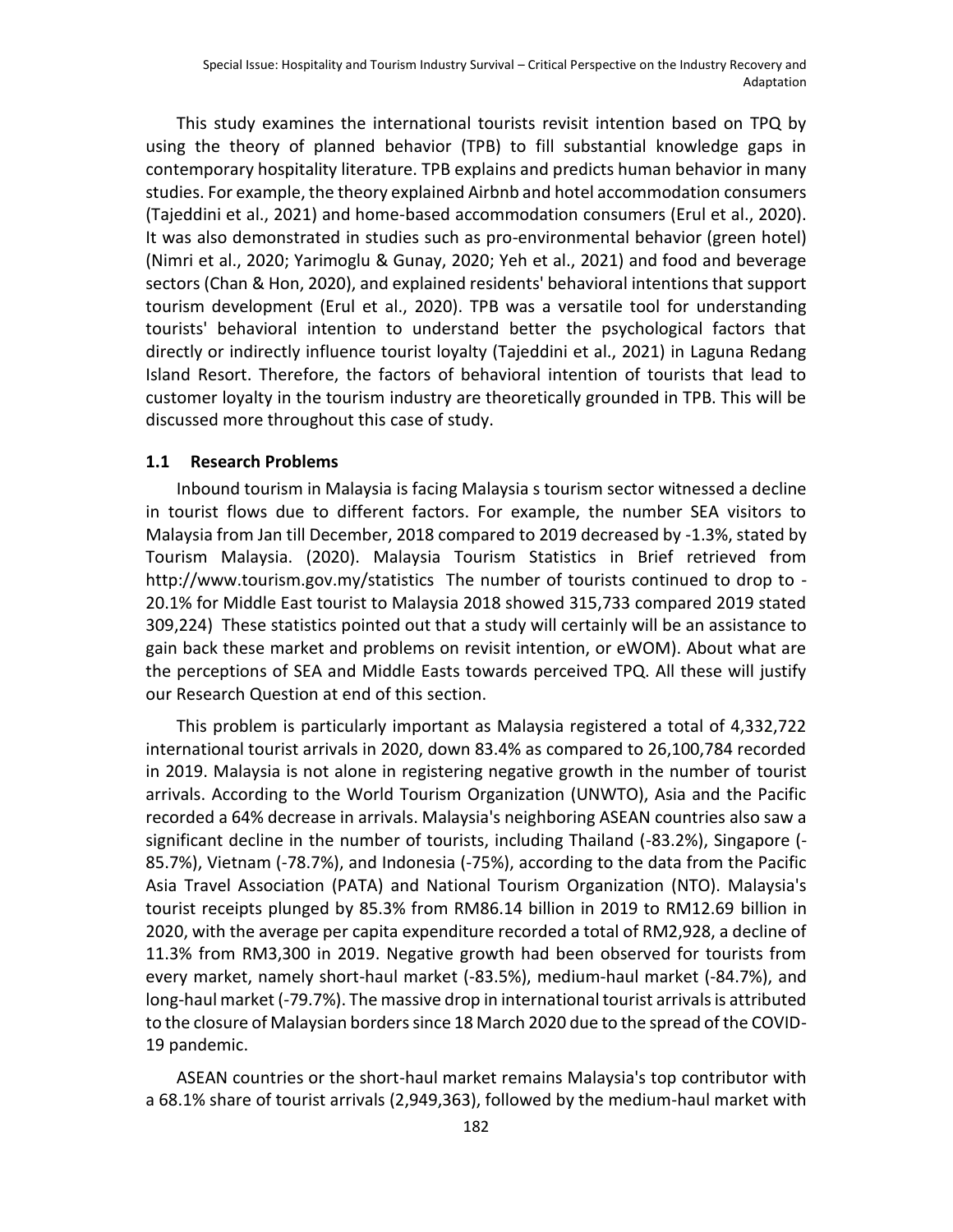a domination of 20.1% share includes East Asia & South Asia (870,314). The long-haul market share was 11.8%, with 512,484 tourists from West Asia, Middle East, America, Oceania, Europe, and Africa. Top ten international tourist arrivals to Malaysia were from Singapore (1,545,255), Indonesia (711,723), China (405,149), Thailand (394,413), India (155,883), Brunei (136,020), South Korea (119,750), Japan (74,383), Australia (72,680), and Vietnam (64,184). In terms of overall tourist expenditure, the top five contributors came from Singapore, Indonesia, China, India and Thailand. Figure 1 shows that Asia and the Pacific reported by World Tourism Organization (UNWTO) showed negative growth with -64% and from the Middle East with -41% since March 2020.

The presented statistics show that Malaysia needs not to rely on the eWOM alone in generating more tourists to Malaysia.





Hence, the following research questions will drive this study:

1) What is the significant difference of the perception between SEA and Middle East countries on Malaysian's tourism products quality?

2) What is the mediating role of perceived TPQ in Malaysia towards eWOM and travelling intentions of SEA and the Middle East?

As for the travel experience, previous studies have shown that more experienced tourists appear to have better travel intentions in crisis eras (Sönmez & Graefe, 1998a; Kozak et al., 2007; Polas, Sahidullah, Hossain, Karim, Prabhakaran, & Khan, 2019). Higher-income levels were related to stronger travel intentions. Studies have shown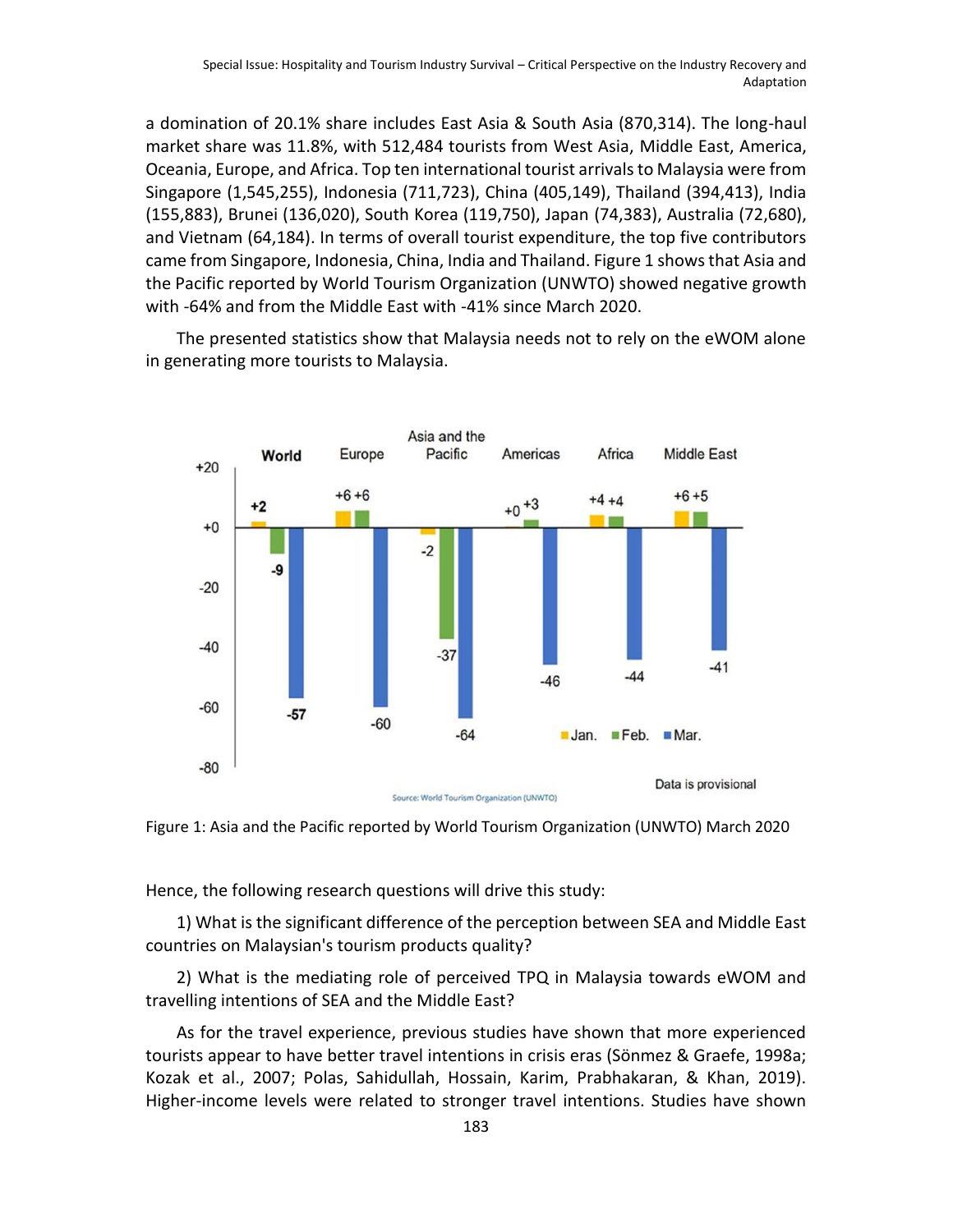that there is a relationship between income and travel intentions both in risky and riskless times (Sönmez & Graefe, 1998b; Floyd, Gibson, Pennington-Gray, & Thapa, 2004; Djeri, Armenski, Jovanović & Dragin, 2014; Li, Mengdie & Cheng, 2018). Education level were relevant predictors of travel intentions during disasters. Tourist concern for safety declines as the education levels increase. This has been supported by Qi, Gibson, and Zhang (2009), who argue that travellers with higher education levels tend to be more adventurous and to travel despite possible risks.

Thus, prospect travellers' travel intentions are measured to understand the key factors that make them travel. According to Lin and Chen (2009), six consumer intentions have been identified: (1) purchase intentions: Willingness to buy 2. Repurchase intentions: Anticipation in repurchasing the same product or brand 3. Shopping intentions: The place planned to perform the product purchasing 4. Spending intentions: The amount of money expected to be spent 5. Search intentions: The intentions to engage in external searching of information 6. Consumption intentions: The intentions to engage in a certain activity. These can be an interesting measure for the key factors for travel revisit intention.

Tourism has been a good income for Malaysia, particularly for SEA and Middle East tourists. Europe experienced the second greatest number of casualties, followed by North America, Africa, and the Middle East.

Inbound tourism in Malaysia has a massive impact on volume statistics (tourist arrival) and value statistics (tourist receipts). Recent statistics show that tourism has a share of 15% of Gross Domestic Product (GDP) in 2017 (Department of Statistic, 2018), contributing significantly to the Malaysian economy. The tourism industry posits significant earnings in which almost one-fifth of Malaysians are involved. Malaysia received the second largest tourist arrival from ASEAN countries and is ranked ninth among the top tourism destinations. Malaysia's image as a tourism destination has attracted SEA tourists for many years, contributing to Malaysia's good income.

The statistics raised a question if the Malaysian government special emphasis on the tourism sector through the Social and Economic Development Program (PSED) in the Eleventh Malaysia Plan (2016-2020) or any issues at the ground level that affect the ETP. The worries are also mentioned in the National Tourism Policy 2020-2030 (MOTAC 2021), which there are signs that tourism industry in Malaysia is stuck in a comfort zone, resulting from the over-dependence on the government and a silo mentality in comparison to SEA neighbours and Middle East countries. Given this, the study aims to investigate the significant difference of the perception between SEA and Middle East countries on Malaysian's tourism products quality and to examine the mediating role of perceived TPQ in Malaysia towards electronic word-of-mouth (eWOM) and travelling intentions of SEA and the Middle East. This mediating study will advance the idea of the role of perceived TPQ towards eWOM and travel intentions of big spenders in Malaysia: a comparative study on SEA and Middle East countries, in this study, is expected able to intervene the government policy in harnessing the competitiveness of Malaysia's tourism industry in line with the National Tourism Policy 2020-2030.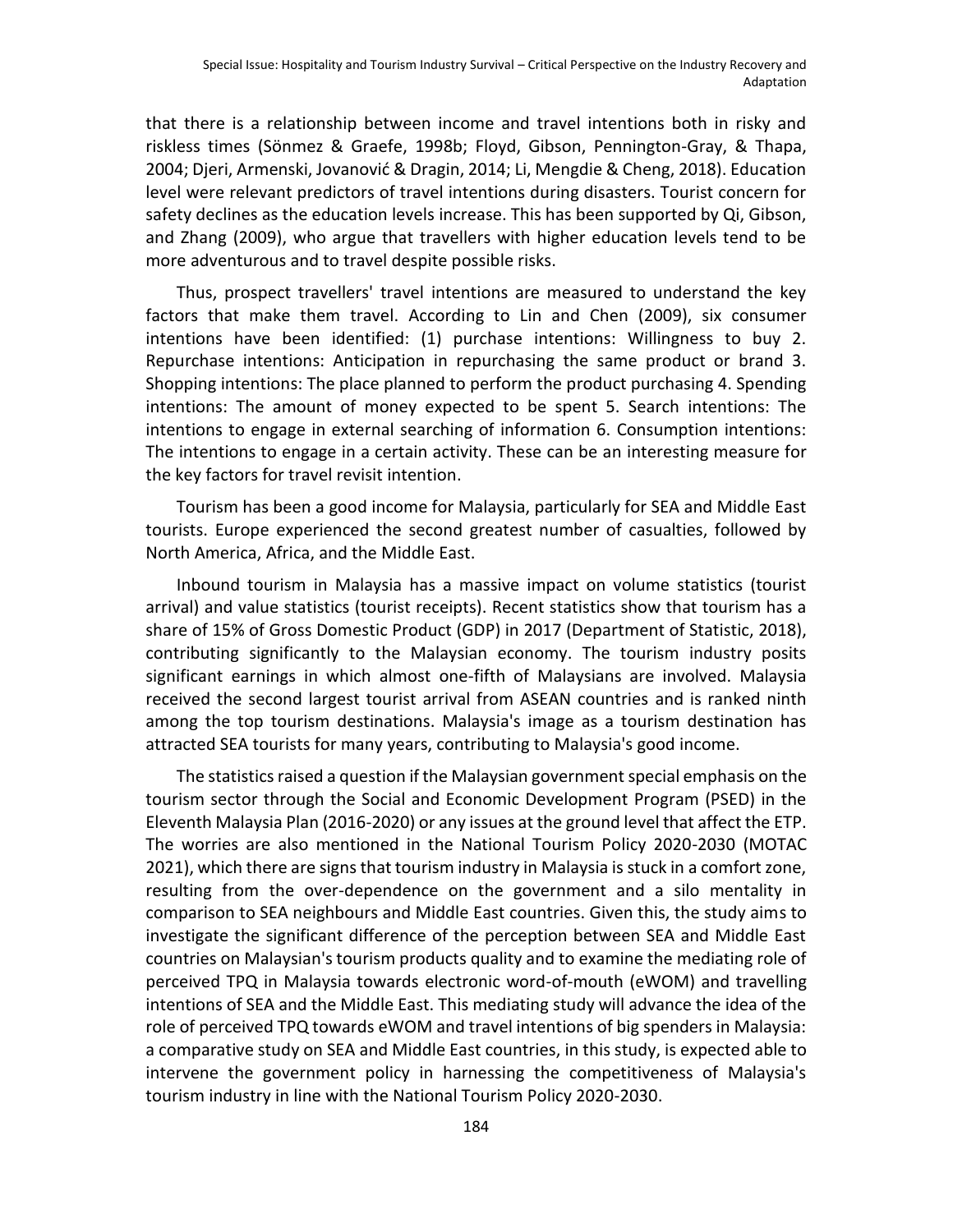## **2 Literature Review**

## **2.1 Revisit Intentions of Big Spenders in Malaysia**

As stated in Tourism Malaysia. (2020). Malaysia Tourism Statistics in Brief, stated that SEA market and ME countries are in top five main market arrival in Malaysia with per capita expenditure in 2018 was RM2,678 for SEA tourist while ME countries are the big spenders' as stated Arab Saudia top in the ranking with RM11.6K, UAE RM10K, Oman RM9.1K, Kuwait RM 9K and Iran RM8.5K.

Revisit intention is defined as a person's willingness to make a repeat visit, in a specific timeframe, a prior destination (Abbasi et al., 2021; Cham et al., 2021; Meng & Cui, 2020). Intentions are the measurements of how much people are willing to attempt and how much effort they expect to take to carry out a specific behavior (Ajzen, 1991). There is comprehensive evidence that when people have a stronger the intention to perform the behavior, the more likely the behavior will be performed (LaMorte, 2019). Yu and Lee (2019) confirmed that the relationship between value perceptions and willingness to buy from consumers is always positive.

Previous studies on tourist behavior indicate that some individual characteristics may affect travel intentions. Variables such as age show that younger tourists were less concerned about physical tourism-related risks and showed more travel intentions (Khan, Chelliah & Ahmed, 2018; Hajibaba et al., 2015; Neuburger & Egger, 2020). As for the travel experience, previous studies have shown that more experienced tourists appear to have better travel intentions in crisis eras (Sönmez & Graefe, 1998a; Kozak et al., 2007; Polas, Sahidullah, Hossain, Karim, Prabhakaran, & Khan, 2019). Higher-income levels were related to stronger travel intentions. Studies have shown that there is a relationship between income and travel intentions both in risky and riskless times (Sönmez & Graefe, 1998b; Floyd, Gibson, Pennington-Gray, & Thapa, 2004; Djeri, Armenski, Jovanović & Dragin, 2014; Li, Mengdie & Cheng, 2018). Education level were relevant predictors of travel intentions during disasters. Tourist concern for safety declines as the education levels increase. This has been supported by Qi, Gibson, and Zhang (2009), who argue that travelers with higher education levels tend to be more adventurous and to travel despite possible risks.

Thus, prospect travelers' travel intentions are measured to understand the key factors that make them travel. According to Lin and Chen (2009), six consumer intentions have been identified: (1) purchase intentions: Willingness to buy 2. Repurchase intentions: Anticipation in repurchasing the same product or brand 3. Shopping intentions: The place planned to perform the product purchasing 4. Spending intentions: The amount of money expected to be spent 5. Search intentions: The intentions to engage in external searching of information 6. Consumption intentions: The intentions to engage in a certain activity. These can be an interesting measure for the key factors for travel revisit intention.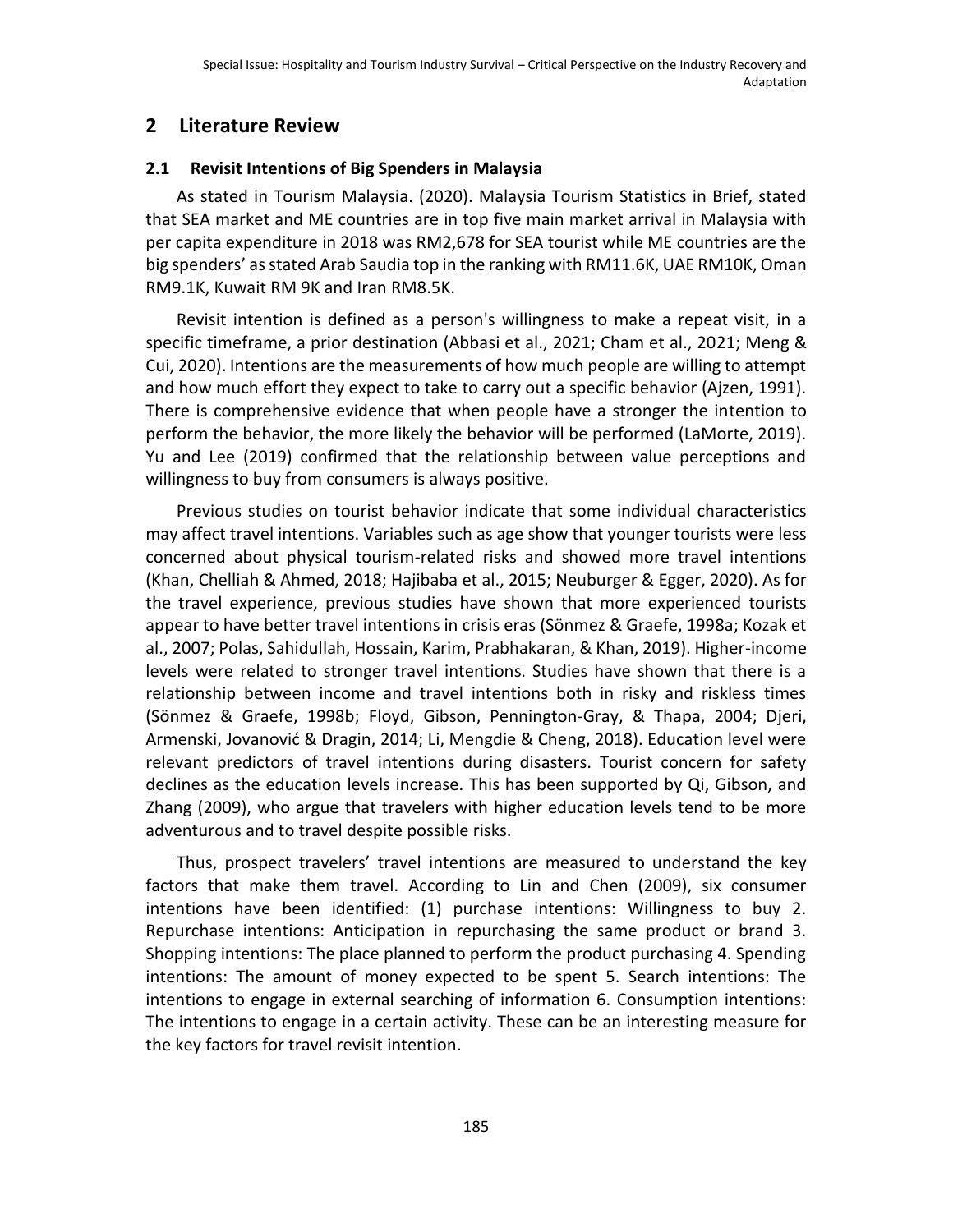#### **2.2 eWOM and Travel Intention**

The tourism industry faces some of the major challenges inherited in nature and cannot be avoided. For example, tourism products are intangible, and thus, they cannot be evaluated before its consumption (Pandey & Sahu, 2017). As stated in Trip-Adviso.com, LateRooms.com and Hotels.com, the intangible nature of tourism services, there is a greater level of uncertainty and ambiguity. This intangibility encourages potential visitors to visit sites that rank hotels in destinations according to how they are favorably reviewed (Abubakar, 2016). Tourism products are also seen as heavy risk purchases due to the cost involvement. Hence, interpersonal influence among consumers plays an essential role in minimizing the above risk associated with consumption of tourism products and decision-making (Lewis & Chambers, 2000). This statement is also agreed by Abubakar and Ilkan (2016) that online reviews are consulted by prospective tourists since the tourism product and service is not available until the moment of consumption.

This communication process of sharing opinions and information regarding experiences through online medium is called eWOM (Bilal et al., 2020). With the advent of web 2.0, virtual interactions among tourists have become common place where users are allowed to interact with each other through a virtual community. Variety of online platforms such as discussion forums, social media, blogs, video sharing and review websites and eWOM has emerged as a most influential media which is informally connecting the customers, companies, and society as a whole (Pandey & Sahu, 2017; Saura, Palos-Sanchez & Velicia-Martin, 2020).

eWOM has become a portal for most people, which has been used to share their opinions, feedback, suggestions, recommendations, and complaints about their products and services, which affect changes in using Word Of Mouth to the use of eWOM (Weerawit & Panjakajornsak, 2014). As much as eWOM affected consumers, eWOM became attractive for practitioners and researchers because of the advancement and significant growth in e-commerce (Hussain, Song, & Niu, 2020). Focusing on eWOM can affect customers' behavior and attitude, which increases the percentage of buying some categories of products (Casalo et al., 2015). eWOM has the strength and power that lies in the fact that each day more than one million people tune in to read any online review about specific products, and they interact with each other, which affect and influence their decision-making process (Erkan & Evans, 2016). All credit goes back directly to the usage of eWOM, which gave users the ability to understand the reliability of the information they read daily and enhance their selfknowledge (Hanandeh, 2018).

Today, eWOM is recognized as one of the essential information resources for firms, valuable and certified information resources for customers (Abu-Bakr & Ilkan, 2016) that can decrease threats and any doubt related to goods, products, and services (Casaló et al., 2015). Most firms started to focus on using eWOM as an efficient tool that affects sales and marketing performance because of the positive and strong impact of eWOM on industries such as restaurants, telecommunications, entertainment, tourism etc.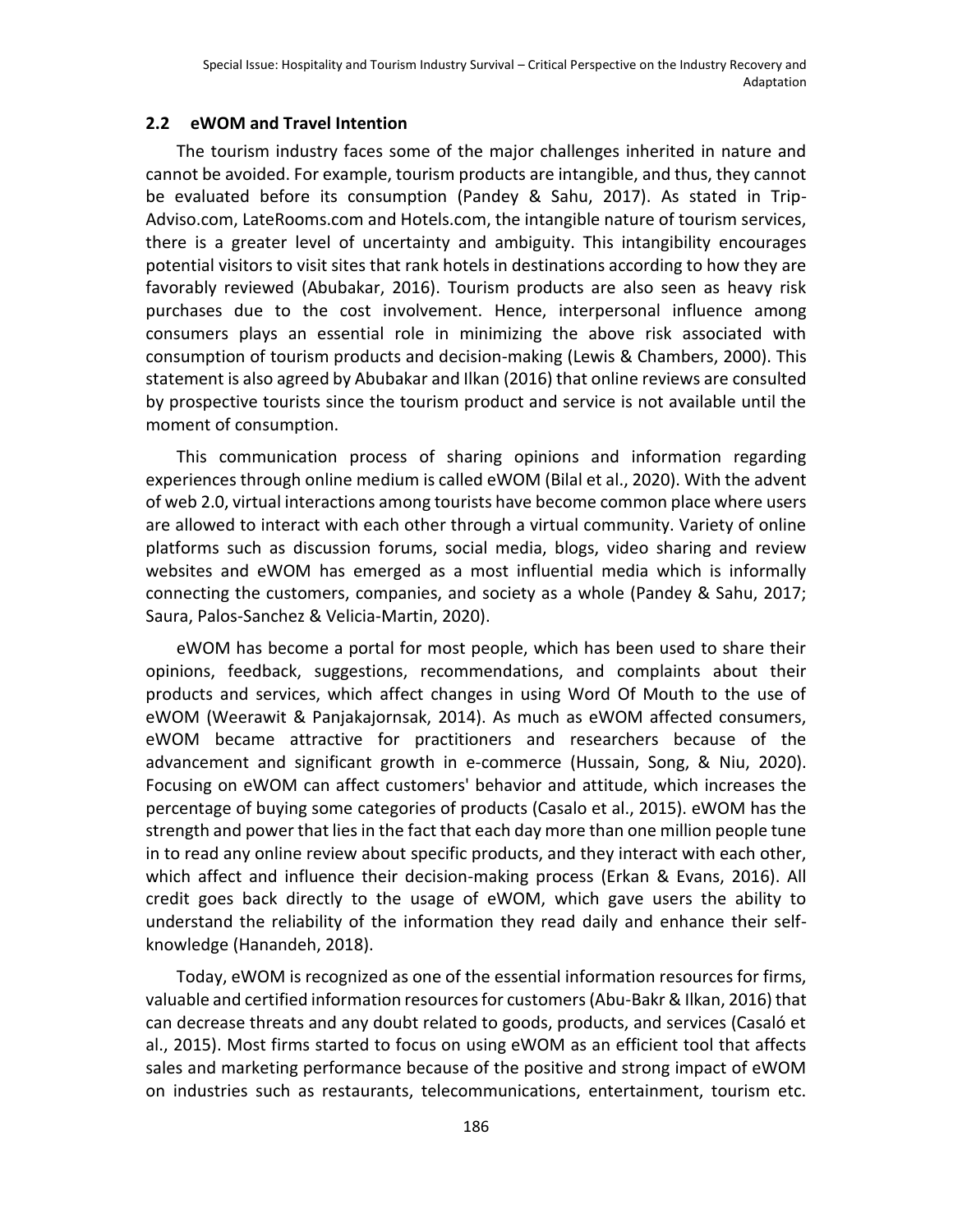(Casaló et al., 2015). Research focused on the tourism field; because it is a strong sector that affects its GDP (Casaló et al., 2015; Abubakar & Ilkan, 2016). Tourism firms started to pay attention to providing information about touristic locations for customers to make the process of choosing a location easier (Abu-Bakr, 2016). More than 67% of travelers in the United States use internet websites and mobile applications to get all of the needed information about the places they intend to visit. Tourism destinations should keep in mind that providing a pleasant experience for their tourists has a major effect on developing positive image for non-visitors.

#### **2.3 Tourism Product Quality**

Overall, the tourist experience is shaped by visitors' engagement and interactions with products, services, resources, environments, and people at the destination and stimulates cognitive, emotional and behavioral reactions. From a managerial perspective, tourists' cognitive and emotional responses are associated with tourist satisfaction and loyalty (Tung & Ritchie, 2011), and their feelings concerning the visited place (Page, 1997). Oh (1999) has proposed and tested an integrative model of service quality, customer value, customer satisfaction and customers' post-purchase decisionmaking process using TPQ as the theory. Using a sample from the luxury segment of the hotel industry, the author found significant relationships between perceived service quality and customer satisfaction. Customer satisfaction was also positively associated to both intents to spread positive word of mouth about the hotel and repurchase of accommodation. The model appears to possess practical validity as well as explanatory ability. With this result, it is argued that TPQ may be extended to this present study, particularly with regards to the antecedents and consequences of underlying dimension of tourist satisfaction and response behavior. In this sense, their level satisfaction will increase when the resources are better or beyond their expectation. Hence, their positive level of satisfaction level is assumed to directly influence their response behavior.

This is because of the fact that the perceived quality of the accommodation increases the level of satisfaction of customer, which, in turn, affects their level of trust and, hence, loyalty, understood as a future decision on whether to repeat the tourism experience. In the same way, accommodation quality has a direct effect on how a visitor perceives d destination, which in turn will influence other aspects, such as the number of overnights, the possibility of a repeat visit or recommendation or the positive image of the establishment – or even of the destination (Bigné et al., 2020). Therefore, quality has become a key variable of competitiveness, with the following impact on the main indicators of tourism and business profitability (number of overnight stays, average length of stay, occupancy rates, average daily room rates, average daily income per available and occupied room, etc).

Numerous factors were deemed as basic reasons to conduct the current study. First, the intensity of competition between countries in terms of tourist destinations (DiPietro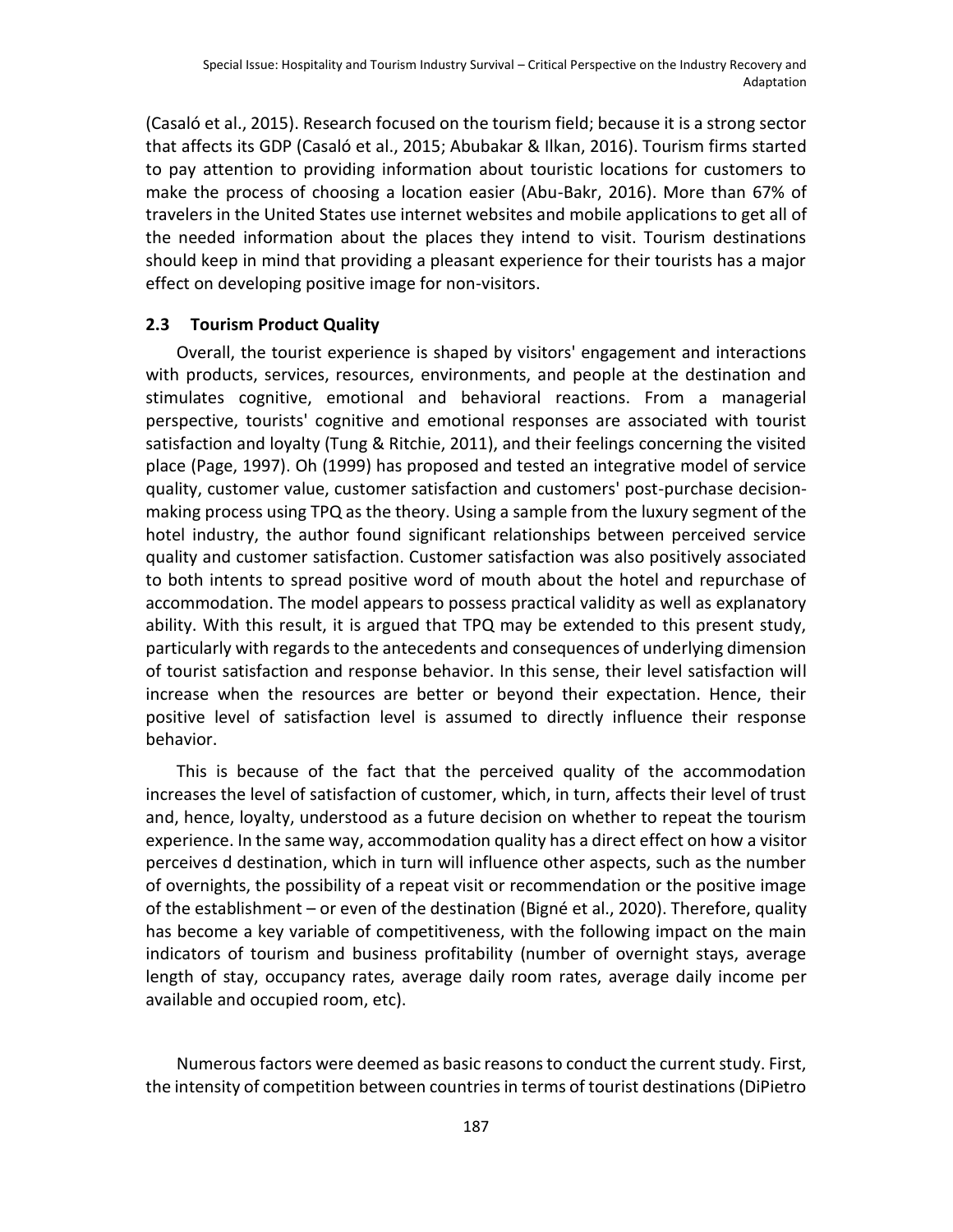and Peterson, 2017) Perhaps the most important aspect of this competition is how to properly employ the resources of the tourist destination (Lin et al., 2017). Second, satisfaction level of the tourist should be assessed on a continuous basis because knowing tourist's satisfaction help in recognizing the degree of tourist's loyalty in terms of the desire to revisit or recommending others to visit this place (Foroudi et al., 2018).

Third, Malaysia s tourism sector witnessed a decline in tourist flows due to different factors. For example, the number of SEA visitors to Malaysia from Jan till December 2018 compared to 2019 decreased by -1.3% (Tourism Malaysia, 2020). The number of tourists continued to drop to -20.1% for Middle East tourist to Malaysia 2018 showed 315,733 compared 2019 stated 309,224) These statistics pointed out that a study will certainly be an assistance to gain back these market

## **2.4 Theoretical Framework**

Researchers have created and developed tools to measure and analyse the Perceived TPQ mediating eWOM toward revisit intention. Hence, it makes sense to turn to the efforts of TPQ as the mediator who study why the SEA and Middle East tourist the factor concerning for their revisit intention. By adapting the below theoretical framework as below gathered as per constructed hypotheses, which was proposed TPQ as the mediator between eWOM and Revisit Intention.



H1: There is a significant effect of E-WOM toward Revisit Intention

H2: There is a significant effect of E-WOM toward Perceived Tourism Product Quality

H3: There is a significant effect of Perceived Tourism Product Quality toward Revisit Intention

H4: Perceived Tourism Product Quality significantly mediated the relationship between E-WOM and Revisit Intention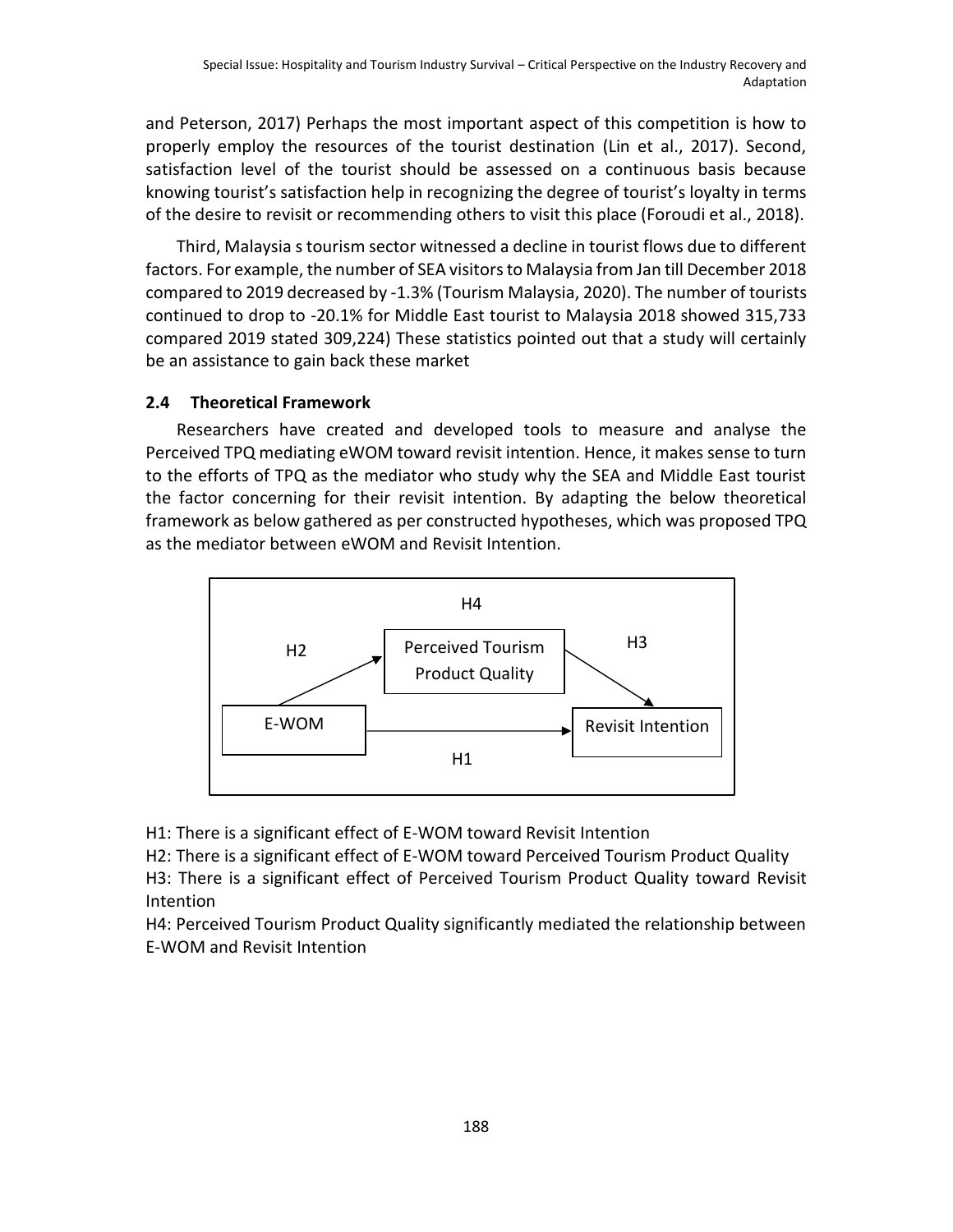# **3 Methodology**

Quantitative analysis and survey methodology were employed in this study, since this study is to explore the effect of Perceived Tourism Product Quality mediator variables toward the relationship of Electronic Word-of-Mouth and Revisit Intention (i.e. structured questionnaire).

Population of this study is the international tourists. Since the arrival statistic in 2019 has recorded 30,433,506 international tourists, a threshold of sampling size was based on Krejci and Morgan (1970), yielding a total of 384 respondents from Southeast Asia (i.e. SEA) and Middle East (i.e. ME) tourists' groups were selected by using purposive convenience sampling. As for data collection method, researchers used electronic medium data collection method as to ensure all questions asked in the structured questionnaire was answered by the respondent.

In the context of statistical analysis used, Structural Equation Modelling with Partial Least Squares (i.e. PLS-SEM) estimation multivariate data technique was used since sample size for this study can be considered as relatively small). Besides that, PLS-SEM can be considered as the optimal statistical data analysis since it allows the research to testing the indicators used for measuring targeted constructs based on convergent validity and discriminant validity. In addition, the significance test in this PLS-SEM analysis was computed by using the Bootstrapping method, where this method can be considered more robust as compared to conventional t-test method Therefore, 5000 replications of samples were computed for getting reliable results for empirical tstatistics and Bias Corrected (i.e. BCa) bootstrap. As for comparing analysis, independent t-test was used for accessing the different average values of the targeted variables between two tourists' group.

## **4 Findings**

A total of 171 respondents from Southeast Asia (i.e. SEA) and Middle East (i.e. ME) tourists' groups responded to the survey. Table 1 shows the descriptive analysis of the respondent's profile that participated in this study. The descriptive analysis also indicated that male (57.1%) respondents are the majority of respondents that participate in this study. The analysis also indicated that the majority of them spends around 4 days to 6 days (59.6%) in each vacation, and about 49.7% of them stated that the preferred style of travelling they want is casual, followed by backpacking (26.9%), pre-organized style (17.5%), and only 5.9% preferred formal style of traveling.

| <b>Profiles</b> | n  | %    |
|-----------------|----|------|
| Gender          |    |      |
| Male            | Q. | 57.1 |
| Female          | フミ | 42 Q |

Table 1: Respondent's Profile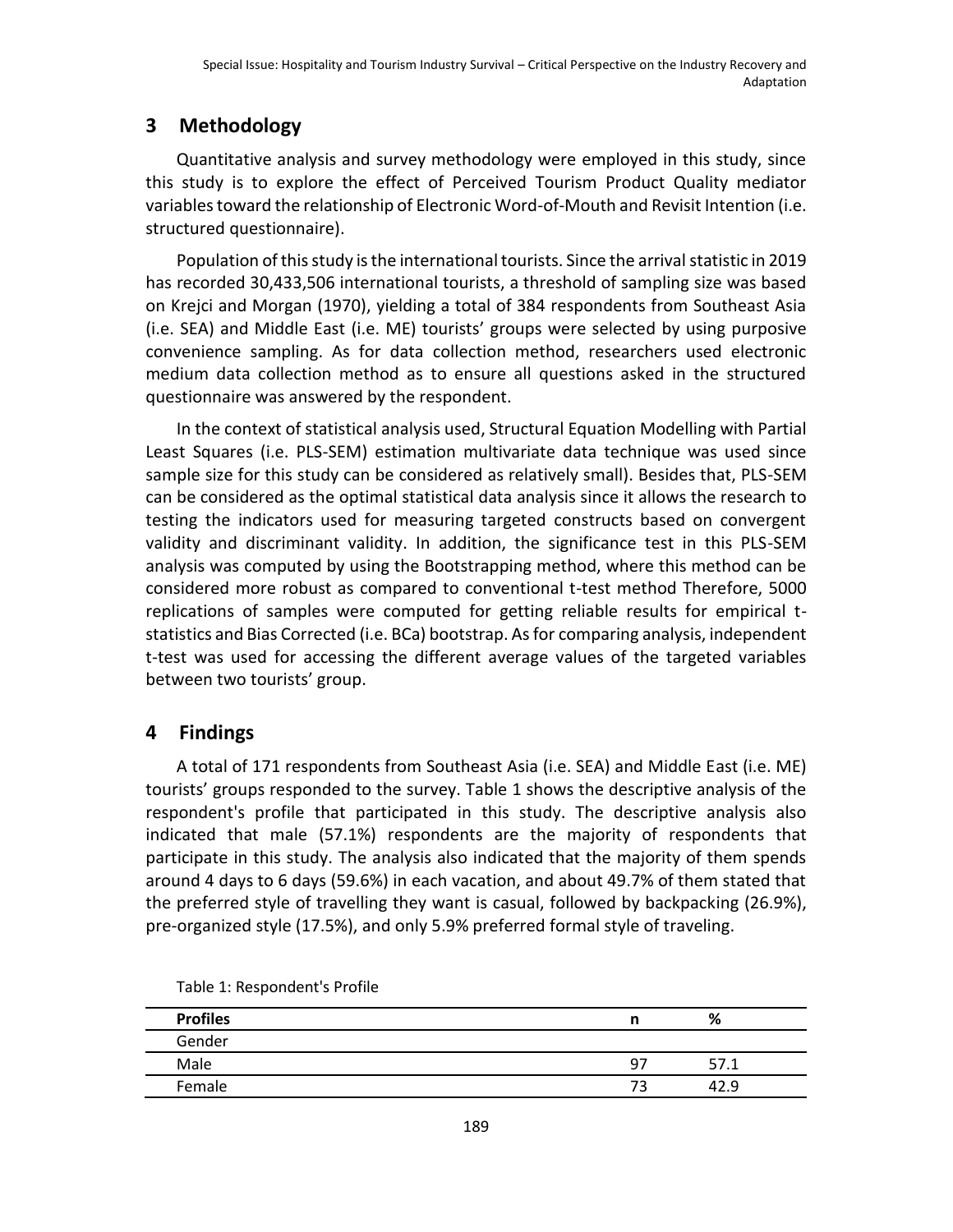Special Issue: Hospitality and Tourism Industry Survival – Critical Perspective on the Industry Recovery and Adaptation

| Spending Time in Each Vacation |     |      |
|--------------------------------|-----|------|
| $1 - 3$ days                   | 44  | 25.9 |
| $4 - 6$ days                   | 102 | 59.6 |
| 7 days and above               | 24  | 14.5 |
| Preferred Style for Travelling |     |      |
| Casual                         | 85  | 49.7 |
| Formal                         | 10  | 5.9  |
| Pre-Organized                  | 30  | 17.5 |
| Backpacking                    | 46  | 26.9 |

#### **4.1 Measurement Models**

Table 2 shows the results of the convergent validity of the measurement model. The analysis indicated that all indicators used for measuring the constructs in this measurement model met the minimum threshold value for at least .70 factor loading (Hair et al., 2017; Hair et al., 2012). In addition, the Average Variance Extracted (i.e. AVE) index for each construct was also above .50 (Hair et al., 2017; Hair et al., 2012), as well as both reliability values (i.e. Composite Reliability and Cronbach's Alpha) for each construct was also above .70 (Hair et al., 2017; Hair et al., 2012). Therefore, it confirms that each construct in this measurement model can be considered to have an optimal uni-dimensionality validity (Hair et al., 2017; Hair et al., 2012).

| Indicator                                                     | Loading  | AVE  | ν    |
|---------------------------------------------------------------|----------|------|------|
| Electronic Word-of-Mouth                                      |          |      |      |
| Information about a vacation in Malaysia on social media is   |          |      |      |
|                                                               | $.703**$ |      |      |
| clear (WOM1)                                                  |          |      |      |
| Information about vacation on social media will reduce my     |          |      |      |
| thought on possible risk in travelling to the destination in  | .750**   |      |      |
| Malaysia (WOM2)                                               |          |      |      |
| I think information about a vacation in Malaysia on social    |          |      |      |
|                                                               | .847**   |      |      |
| media given by people around me is reliable. (WOM3)           |          | .564 | .885 |
| Content from social media about Malaysia is similar to the    |          |      |      |
|                                                               | $.774**$ |      |      |
| destination facts. (WOM4)                                     |          |      |      |
| I easily understand the information about destinations in     |          |      |      |
|                                                               | .720**   |      |      |
| Malaysia through social media (WOM5)                          |          |      |      |
| Social media's travel reviews about Malaysia is an acceptable |          |      |      |
|                                                               | .701**   |      |      |
| source of information (WOM6)                                  |          |      |      |
| <b>Perceived Tourism Product Quality</b>                      |          |      |      |

Table 2: Convergent Validity for Measurement Model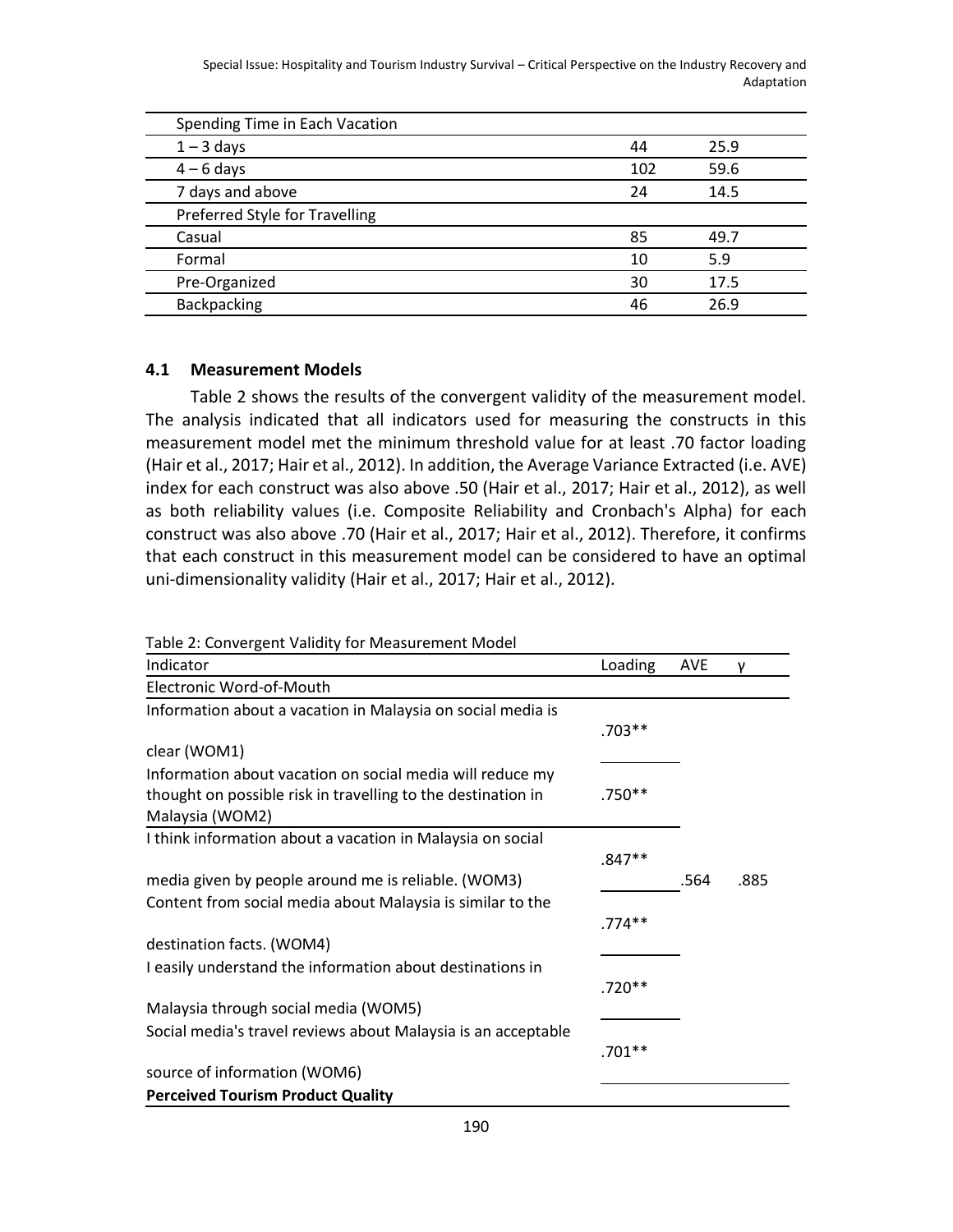Special Issue: Hospitality and Tourism Industry Survival – Critical Perspective on the Industry Recovery and Adaptation

| I need enough information to plan for a vacation (QUA1)         | $.860**$ |      |      |  |
|-----------------------------------------------------------------|----------|------|------|--|
| Having quality accommodation choices are important for a        |          |      |      |  |
|                                                                 | $.797**$ |      |      |  |
| vacation (QUA2)                                                 |          |      |      |  |
| Having quality facility choices are important for a vacation    |          |      |      |  |
|                                                                 | $.791**$ |      |      |  |
| (QUA3)                                                          |          | .683 | .915 |  |
| Having a transportation facility is convenient for the vacation |          |      |      |  |
|                                                                 | .838**   |      |      |  |
| (QUA4)                                                          |          |      |      |  |
| Having quality service at the destination is important for a    |          |      |      |  |
|                                                                 | $.844**$ |      |      |  |
| vacation (QUA5)                                                 |          |      |      |  |
| <b>Revisit Intention</b>                                        |          |      |      |  |
| I am willing to travel and tour within Malaysia again (REV1)    | .787**   | .578 | .872 |  |
| I am committed to travel and tour within Malaysia again         |          |      |      |  |
|                                                                 | $.706**$ |      |      |  |
| (REV2)                                                          |          |      |      |  |
| I am interested to have a vacation within Malaysia again        |          |      |      |  |
|                                                                 | $.832**$ |      |      |  |
| (REV3)                                                          |          |      |      |  |
| There is a high chance that I would travel and tour in Malaysia |          |      |      |  |
| again (REV4)                                                    | $.731**$ |      |      |  |
| The motivation to travel again to Malaysia at a younger age is  |          |      |      |  |
|                                                                 |          |      |      |  |

*Note: AVE = Average Variance Explained; γ = Composite Reliability; α = Cronbach's Alpha; \*\*p <.01.*

As for accessing the discriminant validity of this measurement model, two statistical tests were applied in this study, namely the Fornell-Larcker criterion and the Heterotrait-Monotrait Ratio of Correlations (i.e. HTMT). This analysis aims to differentiate the constructs in the theoretical framework (Henseler et al., 2015; Hair et al., 2017). To test discriminant analysis using a Fornell-Larcker test, the correlation value between all constructs should be lower than the square root value of AVE for each construct (Fornell and Larcker, 1981; Hair et al., 2017), and presented in Table 3. In addition, each construct was also totally discriminate against each other's since each HTMT ratio value was below .90 (Henseler et al., 2015).

|     |      | Fornel-Larcker |      |                          | <b>HTMT</b>              |                          |
|-----|------|----------------|------|--------------------------|--------------------------|--------------------------|
|     |      | Criteria       |      |                          | Criteria                 |                          |
|     |      |                | 3)   |                          |                          |                          |
| (1) | .751 |                |      | $\overline{\phantom{0}}$ |                          |                          |
| (2) | .680 | .827           |      | .778                     | $\overline{\phantom{a}}$ |                          |
| (3) | .581 | .620           | .760 | .688                     | .727                     | $\overline{\phantom{0}}$ |

Table 3: Discriminant Analysis for Measurement Model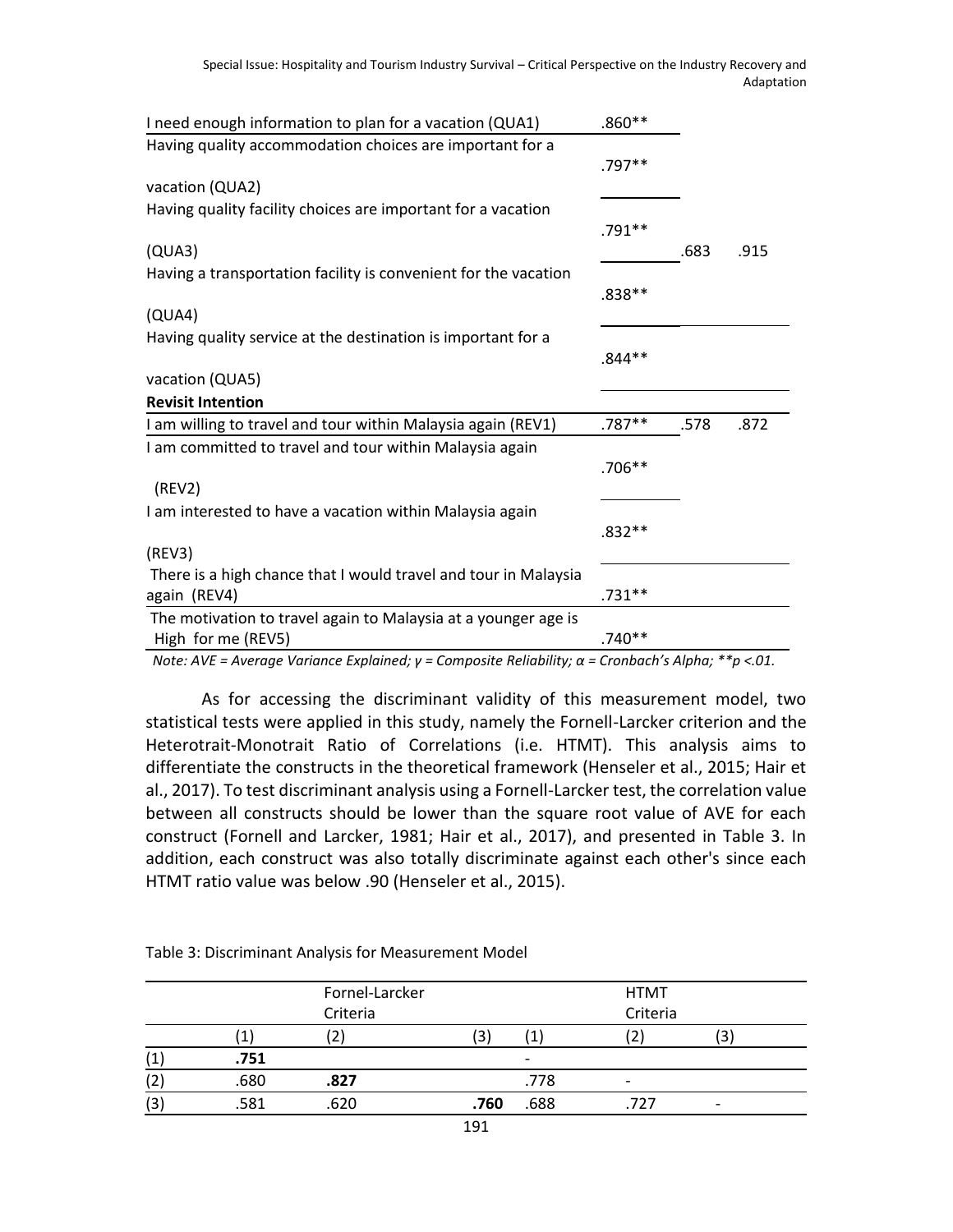*Note: (1) = Electronic Word-of-Mouth; (2) = Perceived Tourism Product Quality; (3) = Revisit Intention.*

#### **4.2 Structural Models**

The structural model analysis indicates that the e*WOM* independent construct and perceived TPQ mediator construct gave 43.1% (*R <sup>2</sup>* = 0.431) toward revisiting intention dependent construct. At the same time, the e*WOM* independent construct was also given a 46.2% (*R <sup>2</sup>* = 0.462) variance explains toward revisit intention dependent construct. In terms of effect size and predictive relevance (i.e. Table 3), the analysis also indicated that e*WOM* gives a small effect size (*f <sup>2</sup>* = 0.083) and small predictive relevance  $(q^2 = 0.074)$  toward the revisit intention construct. However, the analysis revealed that e*WOM* could be considered it gives a large effect size (*f <sup>2</sup>* = 0.860) and large predictive relevance  $(q^2 = 0.731)$  toward the perceived TPQ construct. In addition, perceived TPQ construct give a medium effect size  $(f^2 = 0.165)$  and medium predictive relevance (*q <sup>2</sup>=*0.153) toward revisit intention construct. Hence, based on these findings, the structural model in this study can be considered to meet the minimum requirement of PLS-SEM model, which is the value of effect size and predictive relevance are above zero as suggested by Hair et al. (2017) and Ringle et al. (2015).

|                         |       |             |         | 95% BCa          |      |      |        |
|-------------------------|-------|-------------|---------|------------------|------|------|--------|
| Path                    | ß     | t-statistic | p-value |                  | f2   | a2   | Remark |
|                         |       |             |         | <b>Bootstrap</b> |      |      |        |
| $eWOM \rightarrow TPQ$  | 0.680 | 21.066**    | < 0.01  | (0.607, 0.735)   | .860 | .731 | Large  |
| $TPQ \rightarrow REVI$  | 0.418 | $6.988**$   | $-.01$  | (0.293, 0.528)   | .165 | .153 | Medium |
| $eWOM \rightarrow REVI$ | 0.297 | $4.675**$   | < 0.01  | (0.169, 0.416)   | .083 | .074 | Small  |

Table 4: Direct Hypothesis Testing

*Note: eWOM = Electronic Word-of-Mouth; TPQ = Perceived Tourism Product Quality; REVI = Revisit aThe Intention; β = Standardized Beta Coefficient; f2 = Effect Size; q2 = Predictive Relevance; bootstrap samples was 5000 samples; \*p <.05; \*\*p <.01.*

The assessment of direct hypotheses reported in Table 4 indicates that e*WOM* (β = 0.680, t = 21.066, p <.01) positively and significantly affected perceived TPQ. In addition, simultaneously eWOM ( $\beta$  = 0.297, t = 4.675, p <.01) also significantly affected revisit intention with a positive effect. Regarding the effect of perceived TPQ toward revisiting intention, the analysis revealed that perceived TPQ ( $β = 0.418$ , t = 6.988, p <.01) was also positive and significantly affected revisit intention.

The mediating analysis reported in Table 5 indicates that perceived TPQ was statistically mediated the relationship between e*WOM* and revisit intention since the pvalue of the indirect effect was lower than 0.05 ( $\beta$  = 0.284, t = 6.828, p <.01) with the partial effect. It is also supported by the result of 95% Bias Corrected Confidence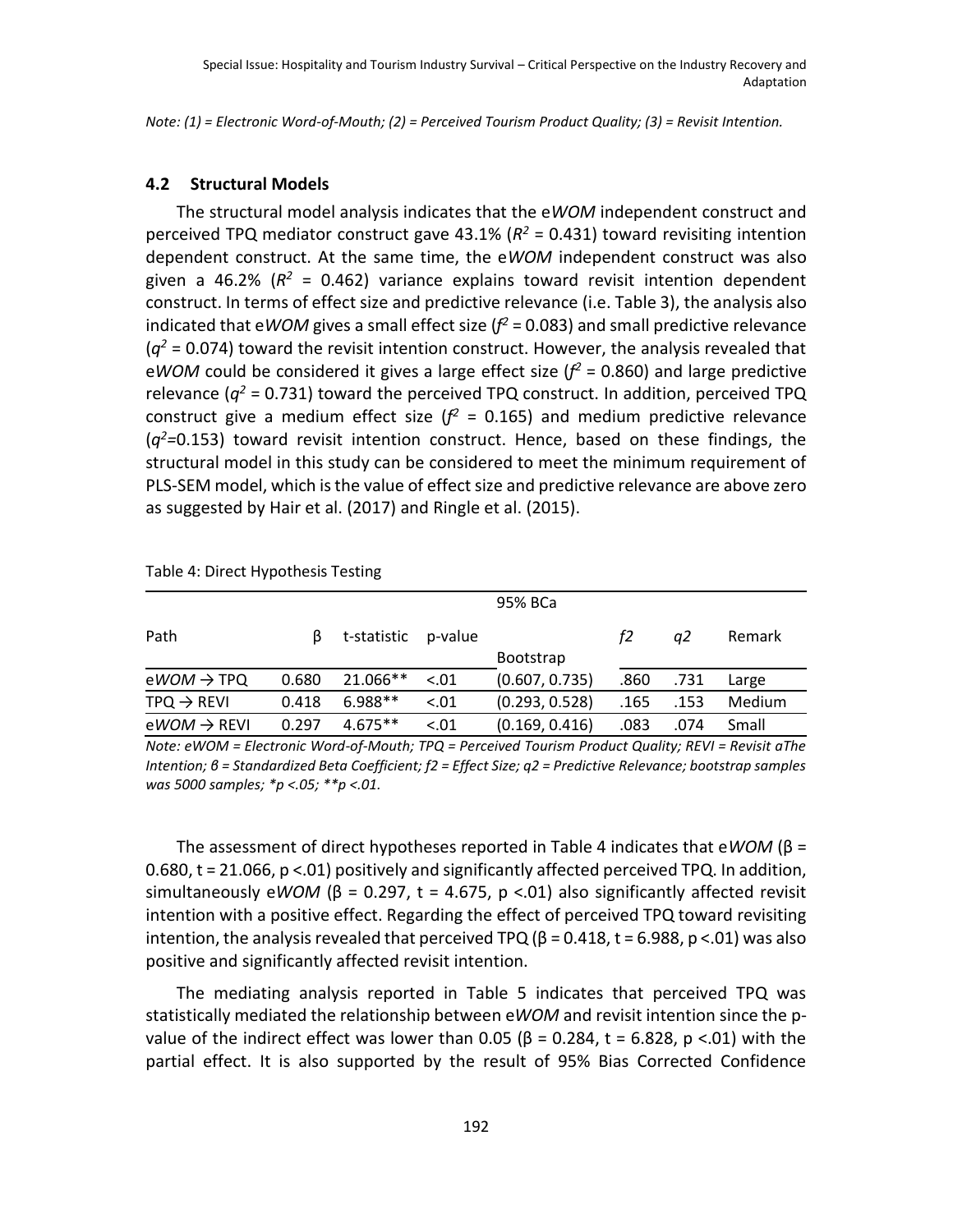Interval, where the confidence interval did not include zero (LL =  $0.201$ , UL =  $0.363$ ). Figure 1 and Figure 2 shows the structural analysis using the PLS-SEM algorithm.



Table 5: Mediating Testing

Figure 1: PLS SEM Analysis Output for Loading and Path Coefficient Values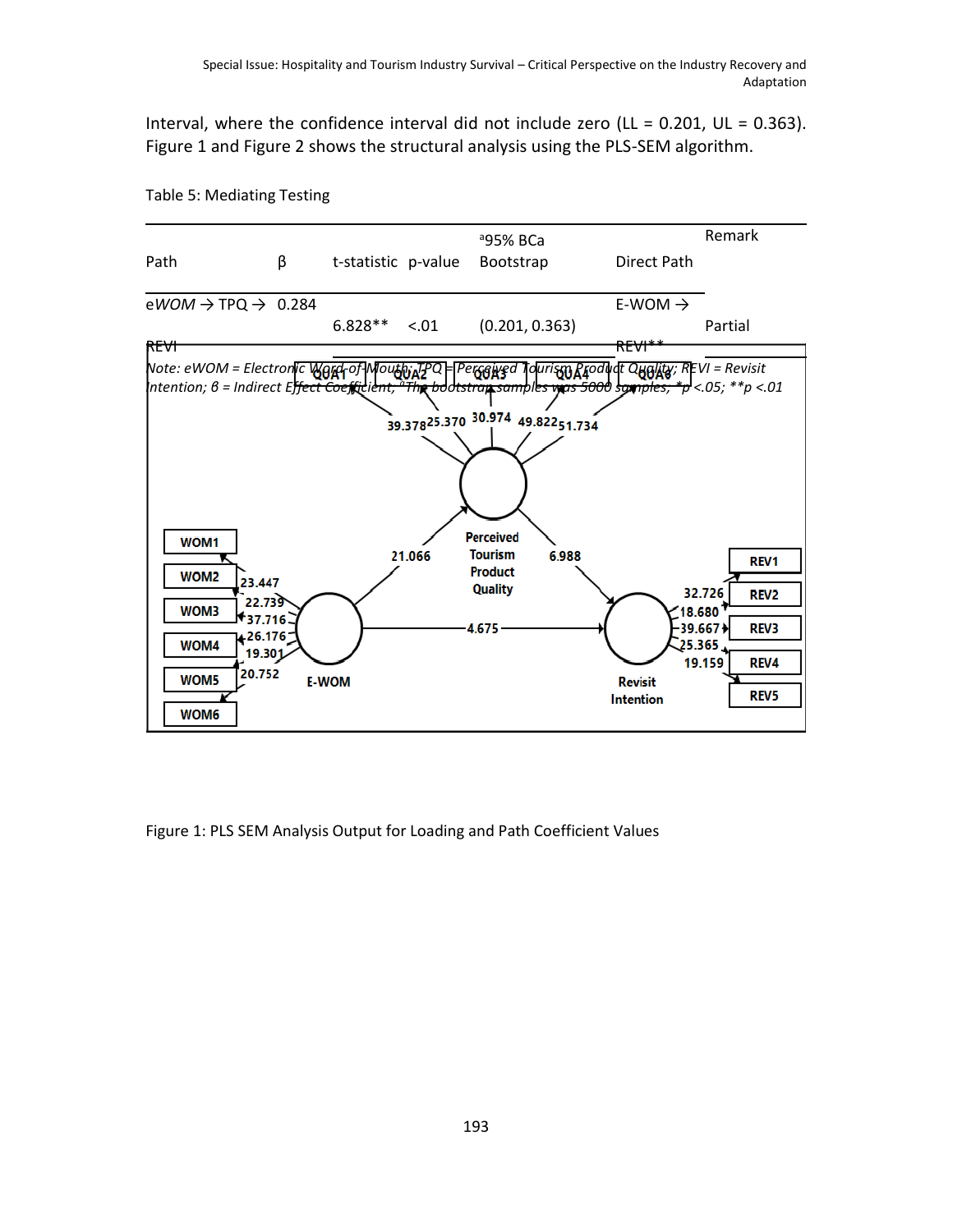Special Issue: Hospitality and Tourism Industry Survival – Critical Perspective on the Industry Recovery and Adaptation



Figure 2: PLS SEM Analysis Output for Loading and Path Coefficient Values

#### **4.3 Comparison Analysis**

The independent t-test was used for accessing the different average values of the e*WOM*, perceived TPQ and revisit intention between SEA tourists' group and Middle East tourists' group. The analysis can be considered optimal to use since the targeted variables were normally distributed since the Skewness and Kurtosis statistics were in the range of  $\pm$  1.00 (eWOM: Skewness =  $-0.561$ ; Kurtosis = 0.102, perceived TPQ: Skewness = -0.631; Kurtosis = 0.231, and Revisit Intention: Skewness = -0.631; Kurtosis = 0.145) as well as the group that need to compare are two groups only (Field, 2009; Pallant, 2010).

Table 6 illustrates that concluded that tourists from SEA are more likely to give a better perception of e*WOM* (5.74±1.31) as compared to Middle East (4.83±1.33) since the independent t-test was showing a significant different result (t (169) =2.305, p <.05). The same conclusion can also be made for the perceived TPQ and Revisit intention. The independent t-test analysis shows that, there is a significant difference between the average level of perceived TPQ between SEA tourist group and Middle East tourist group (t = 2.145, p <.05), where tourists from SEA are more likely to give a better perceived TPQ perception (5.69±1.30) as compared to the Middle East (4.66±1.35). In addition, tourists from SEA (5.35±1.45) group are also more likely to revisit as compared to Middle East (4.63 $\pm$ 1.52) with significantly differ (t (169) = 2.247, p <.05). Figure 3 shows the comparison graph of average value for e*WOM*, perceived TPQ, and revisit intention between SEA tourists' group and Middle East tourists' group.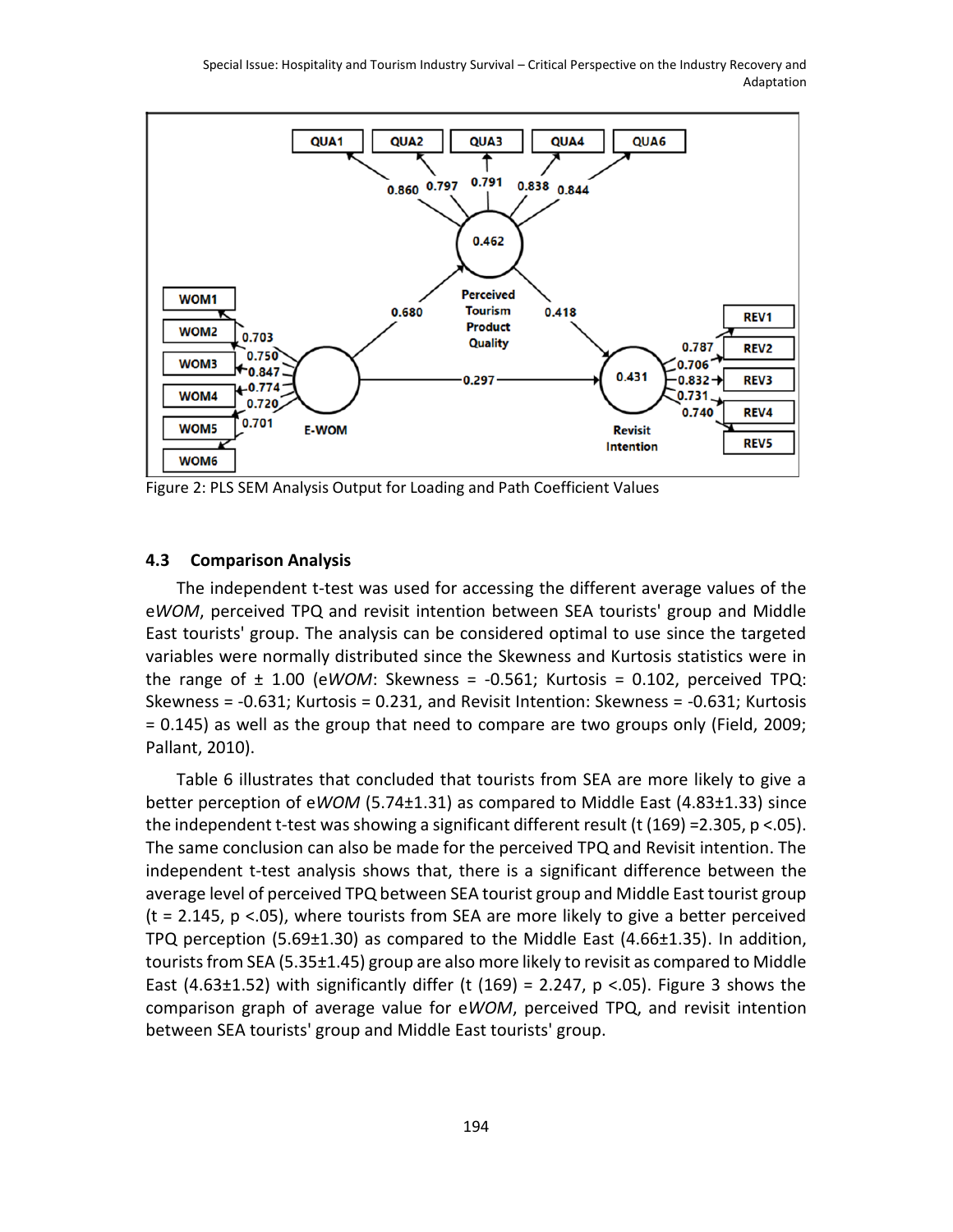| Variable    |            | Group M±SD      | Levene's Test (p-<br>value) | t-statistics (Dof) | p-value |
|-------------|------------|-----------------|-----------------------------|--------------------|---------|
| E-WOM       | <b>SEA</b> | $5.74 \pm 1.31$ |                             |                    |         |
|             |            |                 | 0.698(0.404)                | $2.301*$ (169)     | .023    |
|             | <b>ME</b>  | $4.83 \pm 1.33$ |                             |                    |         |
| <b>PTPQ</b> | <b>SEA</b> | $5.69 \pm 1.30$ |                             |                    |         |
|             |            |                 | 0.357(.551)                 | $2.145*(169)$      | .033    |
|             | ME         | $4.66 \pm 1.35$ |                             |                    |         |
| <b>REVI</b> | <b>SEA</b> | $5.35 \pm 1.45$ |                             |                    |         |
|             |            |                 | 0.518(.379)                 | $2.247*$ (169)     | .026    |
|             | ME         | $4.63 \pm 1.52$ |                             |                    |         |

Table 6: Comparison Analysis using Independent t-test

*Note: E-WOM = Electronic Word-of-Mouth; PTPQ = Perceived Tourism Product Quality; REVI = Revisit Intention; SEA = Southeast Asia (n = 79); ME = Middle East (n = 92); M = Mean; SD = Standard Deviation; Dof = Degrees of Freedom' \*p <.05.*



Figure 3: Clustered Bar Graph for Average Value of eWOM, Perceived TPQ, and Revisit Intention between SEA and Middle East Tourists' Groups Note: eWOM = Electronic Word-of-Mouth; PTPQ = Perceived Tourism Product Quality; REVI = Revisit Intention; SEA = Southeast Asia; ME = Middle East.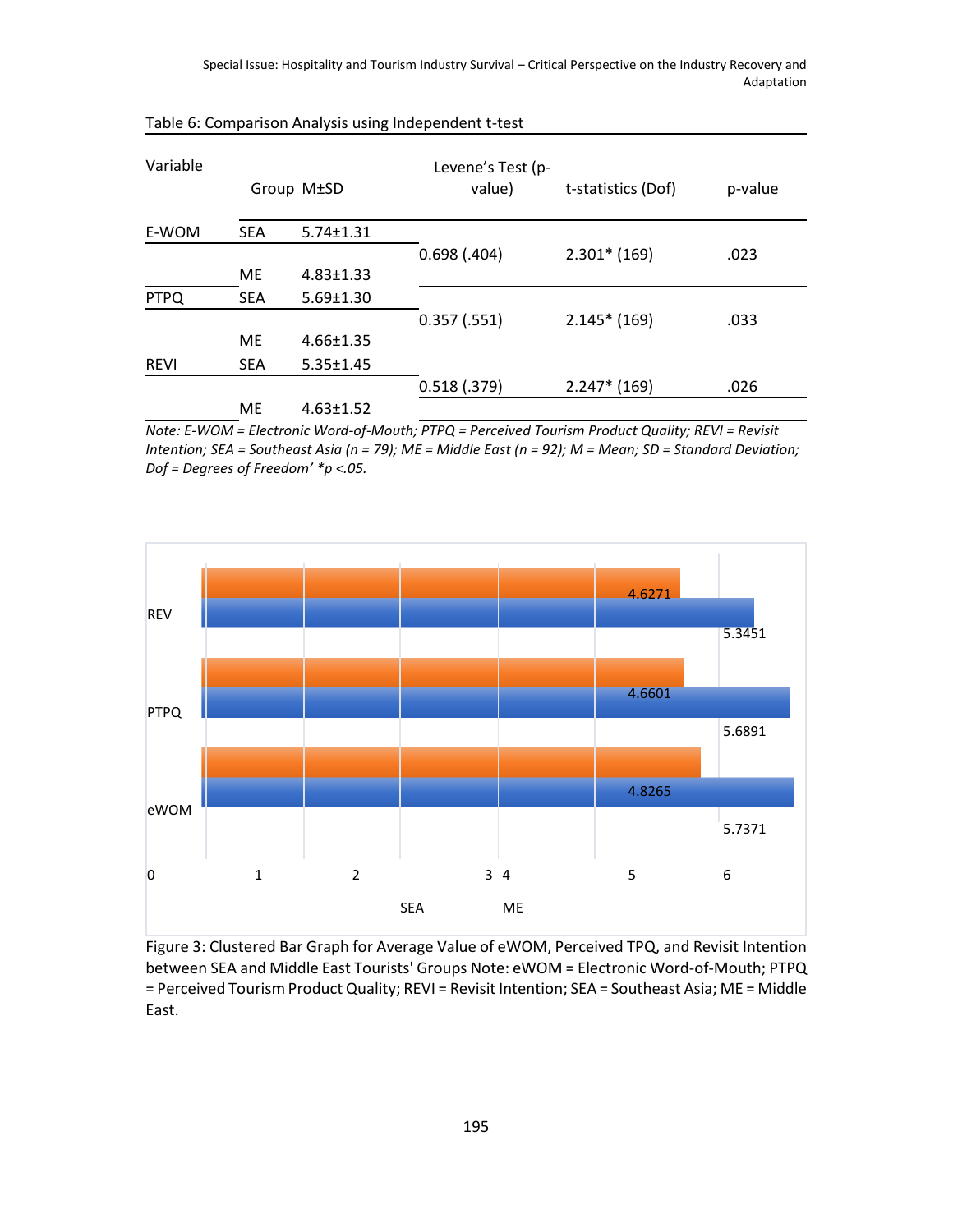## **5 Result and Discussion**

The study has answered the investigation and significant difference of the perception between SEA and Middle East countries on Malaysian's TPQ. In overall, both regions had good perceptions towards Malaysian' TPQ in line with past researchers have shown that both service and product quality (e.g. González, Comesaña, & Brea, 2007; Ngo & Nguyen 2016; Subrahmanyam & Raja, 2016; Spreng & Mackoy, 1996 are positively related to customer satisfaction and value. Besides that, a number of past researches (e.g. Chang & Wang, 2011; Gallarza, Saura, & Moreno, 2013; Gera, 2013; Jen, Tu, & Lu, 2011; Lai & Chen, 2011; Yu et al., 2014) have also revealed that service quality and value are positively correlated. Accordingly, instead of merely assuming that service quality has only the direct influence on customer satisfaction, the indirect effects, i.e. the mediator effects through value may take place as well. This means that the relationships between service quality, value, and satisfaction could be more complex and might consist of intermediate interactions such as the mediating effects and thus warrant further examination. For that reason, the main purpose of this study is to examine whether value mediates the service quality-satisfaction relationship, particularly in the Malaysian tourism context.

The comparison analysis shows that SEA tourists are more likely to revisit Malaysia as compared to the Middle East, same as for the finding of eWOM and perceived TPQ. The possible reasons could be the customer is the key evaluator of the service quality where they determine the success of a product or service (Kelesbayev, Kalykulov, Yermankulova, Dandayeva, & Aymurzayeva, 2015; Peter & Donnelly, 2013a, 2013b; Swarbrooke & Horner, 2007). Subsequently, customer surveys are the most used tools in measuring See-Ying Kwok, Ahmad Jusoh and Zainab Khalifah 365 service quality thus far (Homburg, Kuester, & Krohmer, 2013). In a nutshell, service quality in this study is best defined as the tourist's assessment on the overall quality of services they perceived throughout their visit to Malaysia. Stated by McDougall and Levesque (2000, p.393) suggested that value is the "benefits received relative to costs", which is consistent with Zeithaml's viewpoint who defined value as "consumer's overall assessment of the utility of a product (or service) based on perceptions of what is received and what is given" (1988, p.14).

Next, the finding of mediating role of perceived TPQ in Malaysia towards electronicword-of-mouth (eWOM) and travelling intentions of SEA and the Middle East with is repeat holidays at a familiar destination and a declared intention to revisit it, are two signs of destination loyalty that are often taken into account in literature (Chiu et al., 2016; Ozdemir et al., 2012; Quintal & Polczynski, 2010a). The main factors that determine a declared intention to revisit a destination seem to be tourist satisfaction with their stay, specific motivations in choosing a destination and tourist attachment to it, where the latter can be measured in terms of the repeat visitation (Ozdemir et al., 2012). The findings show a significant mediating effect of perceived TPQ toward the relationship of eWOM and revisit intention.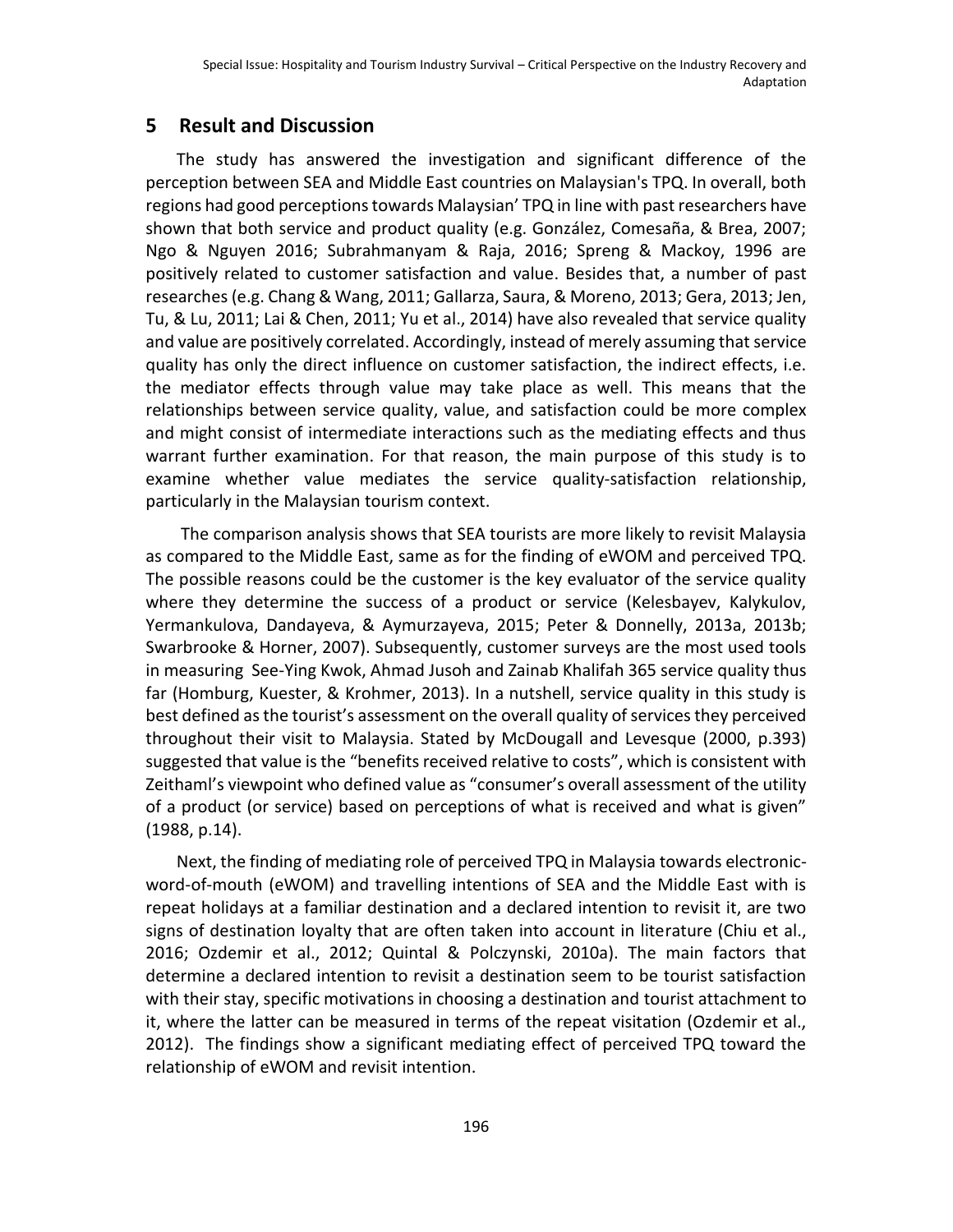TPQ has a mediating impact on eWOM and revisits intention for both markets. In the literature on tourism, where this topic has been analysed, the choice to revisit a destination is seen as a dynamic decision involving a variety of interrelated variables (satisfaction with the stay, tourist motivations, prior experience of the destination, etc.). Without TPQ, eWOM had a significant role, but perceived TPQ have the positive and significant mediating role toward the relationship of eWOM and revisit intention. Having the quality of product, tangibly, would be more appropriate during this challenging trend.

This study identified several limitations. Firstly, the data was only limitations of the research co – small data, rely heavily on snowballing type of data collection. Subsequently, future research on this study is important to be carried out in other neighborhood countries and to validate the role of perceived TPQ as a mediator in the relationship between eWOM and Revisit Intention, due to tourism landscape have mass changes due pandemic and many tourism industry players affected.

#### **6 Conclusion**

This study achieved the objectives set in the investigation of two regions big spenders' tourist in Malaysia. In order to understand the whole tourism industry within Malaysia, a research study like this would more beneficial for the tourism developers to develop the Malaysian tourism industry, as it is one of the major economy generators for Malaysia. This nature of research will benefit the country for the future understandings of the inbound tourist.

This study has contributed significantly to the understanding of the SEA and Middle East spenders. The result of mediating study will advance the idea the role of perceived TPQ towards eWOM and travel intentions of big spenders in Malaysia: a comparative study on SEA and Middle East countries, in this study, is expected able to intervene the government policy in harnessing the competitiveness of Malaysia's tourism industry in line with the National Tourism Policy 2020-2030.

#### **7 References**

- Abbasi, G. A., Kumaravelu, J., Goh, Y.-N., & Dara Singh, K. S. (2021). Understanding the intention to revisit a destination by expanding the theory of planned behaviour (TPB). *Spanish Journal of Marketing* – ESIC, ahead-of-(ahead-of-print). https://doi.org/10.1108/sjme-12-2019- 0109
- Abubakar, A.M. (2016). Does eWOM influence destination trust and travel intention: a medical tourism perspective, *Economic Research-Ekonomska Istraživanja*, 29(1), 598-611, DOI: 10.1080/1331677X.2016.1189841
- Abubakar, M. & Ilkan, M. (2016). Impact of online WOM on destination trust and intention to travel: A medical tourism perspective‖, *Journal of Destination Marketing & Management*, 5(3), 192-201.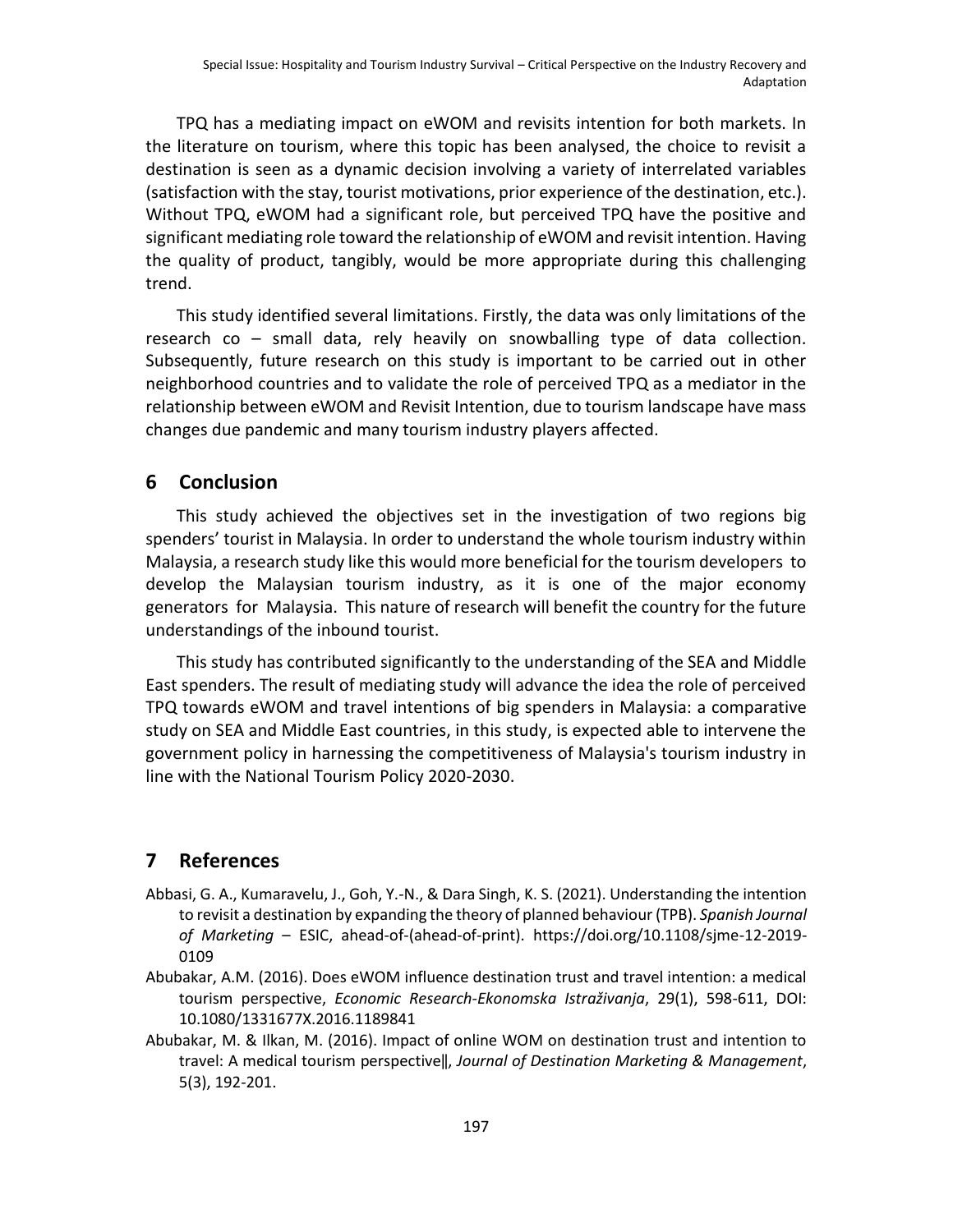- Ajzen, I. (1985). *From intentions to actions: A theory of planned behaviour*. In J. Kuhl & J. Beckman (Eds), Action-Control: From Cognition to Behaviour, 11-39, Heidelberg, Germany: Springer
- Ajzen, I. (1991). *The theory of planned behavior. Organizational Behavior and Human Decision Processes*, 50, 179-211
- Alaeddinoglu, F. & Can, A.S. (2010). Destination image from the perspective of travel intermediaries. *An International Journal of Tourism and Hospitality Research*, 21(2), 339- 350.
- Al-Mulali, U., Gholipour, H. F., & Al-hajj, E. (2020). The nonlinear effects of oil prices on tourism arrivals in Malaysia. *Current Issues in Tourism*, 23(8), 942–946. https://doi.org/10.1080/13683500.2019.1586844
- Ali, M., Puah, C. H., Ayob, N., & Raza, S. A. (2019). Factors influencing tourist's satisfaction, loyalty and word of mouth in selection of local foods in Pakistan. *British Food Journal*, 122(6), 2021–2043. https://doi.org/10.1108/BFJ-11-2018-0728
- Amalia, R., Yahya, A., Nurhalis, Idris, S., Mahdi, S., Putra, T.R.I., & Sartiyah. (2018). Impact of Electronic Word of Mouth on Tourist Attitude and Intention to Visit Islamic Destinations. *Advances in Social Science, Education and Humanities Research,* 292.
- Arsal, I., Backman, S., & Baldwin, E. (2008). *Influence of an online travel community on travel decisions*. In P. O'Connor, W. Höpken, & U. Gretzel (Eds.), Information and Communication Technologies in Tourism 2008, (pp. 82–93). Vienna, Austria: Springer Verlag.
- Bashir, S., Khwaja, M.G., Mahmood, A., Turi, J.A., & Latif, K.F. (2021). Refining e-shoppers' perceived risks: Development and validation of new measurement scale. *J. Retail. Consum. Serv.* 2021, 58, 102285.
- Barsky, J. and Nash, L. (2003), "Customer satisfaction", Cornell Hotel and Restaurant Administration
- Quarterly, pp. 173-183.
- Beirman, D. (2002). Marketing of tourism destinations during a prolonged crisis: Israel and the Middle East. *Journal of Vacation Marketing,* 8 (2), 167–176. https://doi.org/10.1177/135676670200800206
- Bigne, E., Fuentes-Medina, M.L., Morini-Marrero, S. (2020). Memorable tourist experiences versus ordinary tourist experiences analyzed through user-generated content. *Journal of Hospitality and Tourism Management.* 45, 309-318.
- Bilal, M., Jianqiu, Z., Akram, U., Tanveer, Y., & Rasool, H. (2020). *Understanding the Effects of Internet Usage Behavior on eWOM*
- Chan, W.-C., Wan Ibrahim, W. H., Lo, M.-C., Mohamad, A. A., Ramayah, T., & Chin, C.-H. (2021). Controllable drivers that influence tourists' satisfaction and revisit intention to Semenggoh Nature Reserve: The moderating impact of destination image. *Journal of Ecotourism*, 0(0), 1–19. https://doi.org/10.1080/14724049.2021.1925288
- Cuong, D. T. (2020). The effect of physical environment and perceived value on customer satisfaction and behavioral intention at the cinema in Vietnam. *Test Engineering and Management*, 82(1–2), 1665–1674.
- Creswell, J.W. (2014). *Educational Research: Planning, Conducting, and Evaluating Quantitative and Qualitative Research* (4th ed.). London: Pearson New International Edition /Eagly, A., & Chaiken, S. (1998). *Attitude, structure and function*. In D. Gilbert, S. Fisk, & G. Lindsey (Eds.), Handbook of social psychology (pp. 269–322). New York, NY: McGowan-Hill.
- Erkan, I., and Evans, C. (2016). The influence of e-WOM in social media on consumers' purchase intentions: An extended approach to information adoption‖. *Computers in Human Behavior*, 61, 47-55.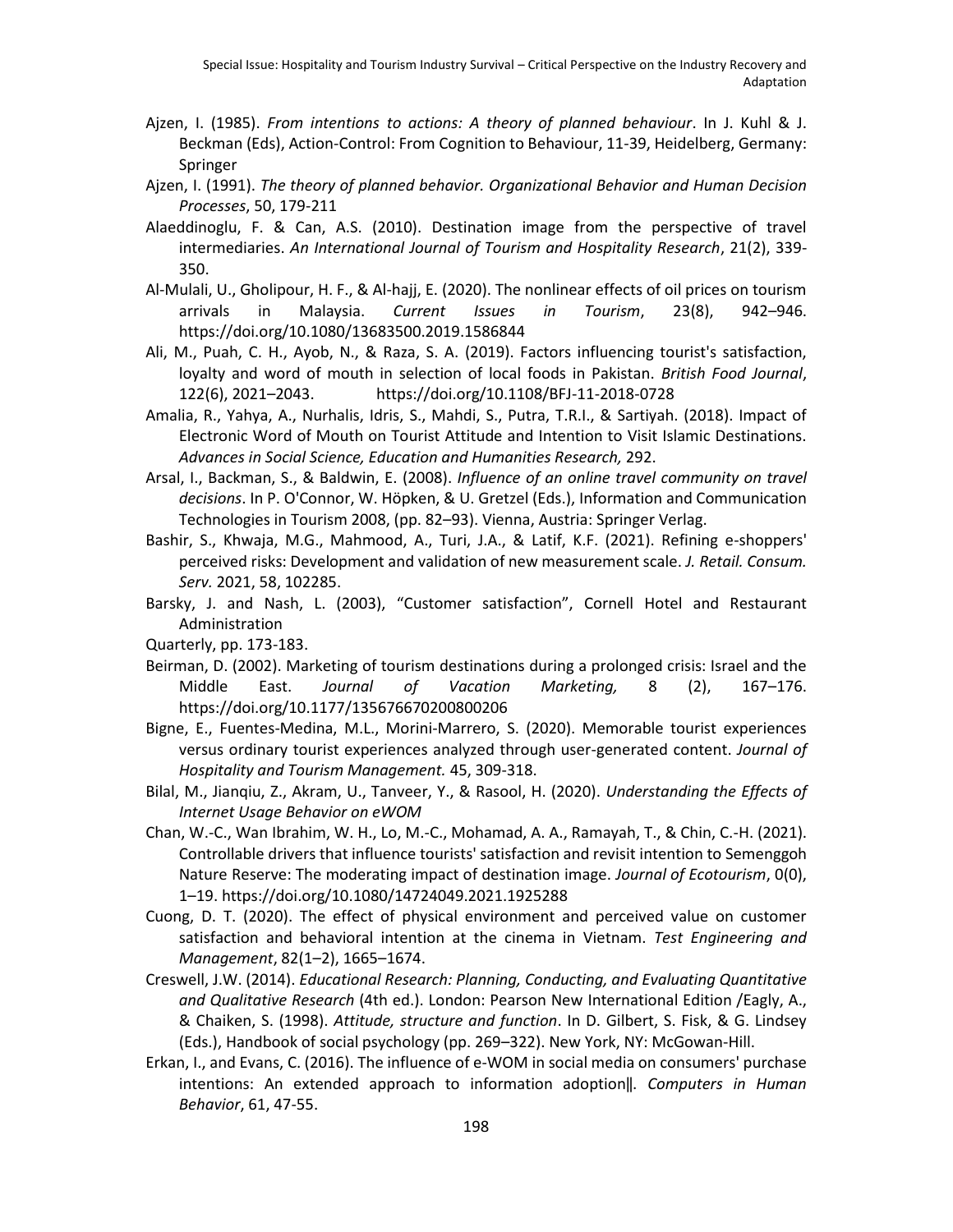- Eunha, J., & Soocheong, J. (2011). Restaurant experiences triggering positive eWOM motivations. *International Journal of Hospitality Management,* 30, 356–366
- Filieri, R., & McLeay, F. (2014). E-wom and accommodation: An analysis of the factors that influence travelers' adoption of information from online reviews. *Journal of Travel Research*, 53, 44–57.
- Fishbein, M. (1967). Attitude and the prediction of behavior. In M. Fishbein (Ed.), Readings in attitude theory and measurement (477-492). New York: Wiley.
- Floyd, M. F., Gibson, H., Pennington-Gray, L., & Thapa, B. (2004). The effect of risk perceptions on intentions to travel in the aftermath of September 11, 2001. *Journal of Travel & Tourism Marketing,* 15(2/3), 19–38. https://doi.org/10.1300/J073v15n02\_02.
- Field, A. (2009). Discovering Statistics Using SPSS (3rd Edition). London: SAGE Publications.
- Fornell, C., & Larcker, D.F. (1981). Evaluating structural equation models with unobservable and measurement error. *Journal of Marketing Research*, 34 (2), 161-188.
- Hasan, K., Abdullah, S. K., Islam, F., & Neela, N. M. (2020). An Integrated Model for Examining Tourists' Revisit Intention to Beach Tourism Destinations. *Journal of Quality Assurance in Hospitality and Tourism*, 21(6), 716–737. https://doi.org/10.1080/1528008X.2020.1740134
- Hair, J. F., Hult, G. T. M., Ringle, C. M., & Sarstedt, M. (2017). A primer on partial least squares structural equation modeling. (PLS-SEM) (2nd ed.). Thousand Oaks: Sage Publications.
- Hair, J. F., Sarstedt, M., Ringle, C. M., & Mena, J. A. (2012). An assessment of the use of partial least squares structural equation modeling in marketing research. *Journal of the Academy Marketing Science*, 40(3), 414–433.
- Hair, J.F., Ringle, C.M., & Sarstedt, M. (2011). PLS-SEM: Indeed a silver bullet. *Journal of Marketing Theory and Practice*, 19 (2), 139-151.
- Henseler, J., & Chin, W. W., (2010). A comparison of approaches for the analysis of interaction effects between latent variables using partial least squares path modeling. *Structural Equation Modeling*, 17 (1), 82–109.
- Henseler, J., Ringle, C.M., & Sarstedt, M. (2015). A new criterion for assessing discriminant validity in variance-based structural equation modeling. *Journal of the Academy of Marketing Science,* 43, 115-135.
- Iacobucci, D., Saldanha, N., & Deng, X. (2007). A meditation on mediation: Evidence that structural equation models perform better than regression. *Journal of Consumer Psychology*, 7(2), 140-154.
- Krejcie, R. V., & Morgan, D. W. (1970). Determining sample size for research activities. *Educational and Psychological Measurement*, 30(3), 607-610.
- Ong, M.H.A., & Puteh, F. (2017). Quantitative Data Analysis: Choosing Between SPSS, PLS, and AMOS in Social Science Research. *International Interdisciplinary Journal of Scientific Research*, 3 (1), 14-25.
- Pallant, J. (2010). SPSS Survival Manual (4th Edition). New York: McGraw-Hill Publications.
- Pandey & Sahu, (2017). Determinants of Electronic Word-of-Mouth in Tourism Sector. Proceedings of International Conference on 'Research and Business Sustainability'.
- Saunders, M., Lewis, P., & Thornhill, A. (2009). *Research Method for Business Students* (5th ed.).
- Sharif, A., Godil, D. I., Xu, B., Sinha, A., Rehman Khan, S. A., & Jermsittiparsert, K. (2020). Revisiting the role of tourism and globalization in environmental degradation in China: Fresh insights from the quantile ARDL approach. *Journal of Cleaner Production*, 272, 5494– 25509. <https://doi.org/10.1016/j.jclepro.2020.122906> New York: Prentice Hall Publications.
- Tourism Malaysia. (2020). Malaysia Tourism Statistics in Brief, <http://www.tourism.gov.my/statistics>